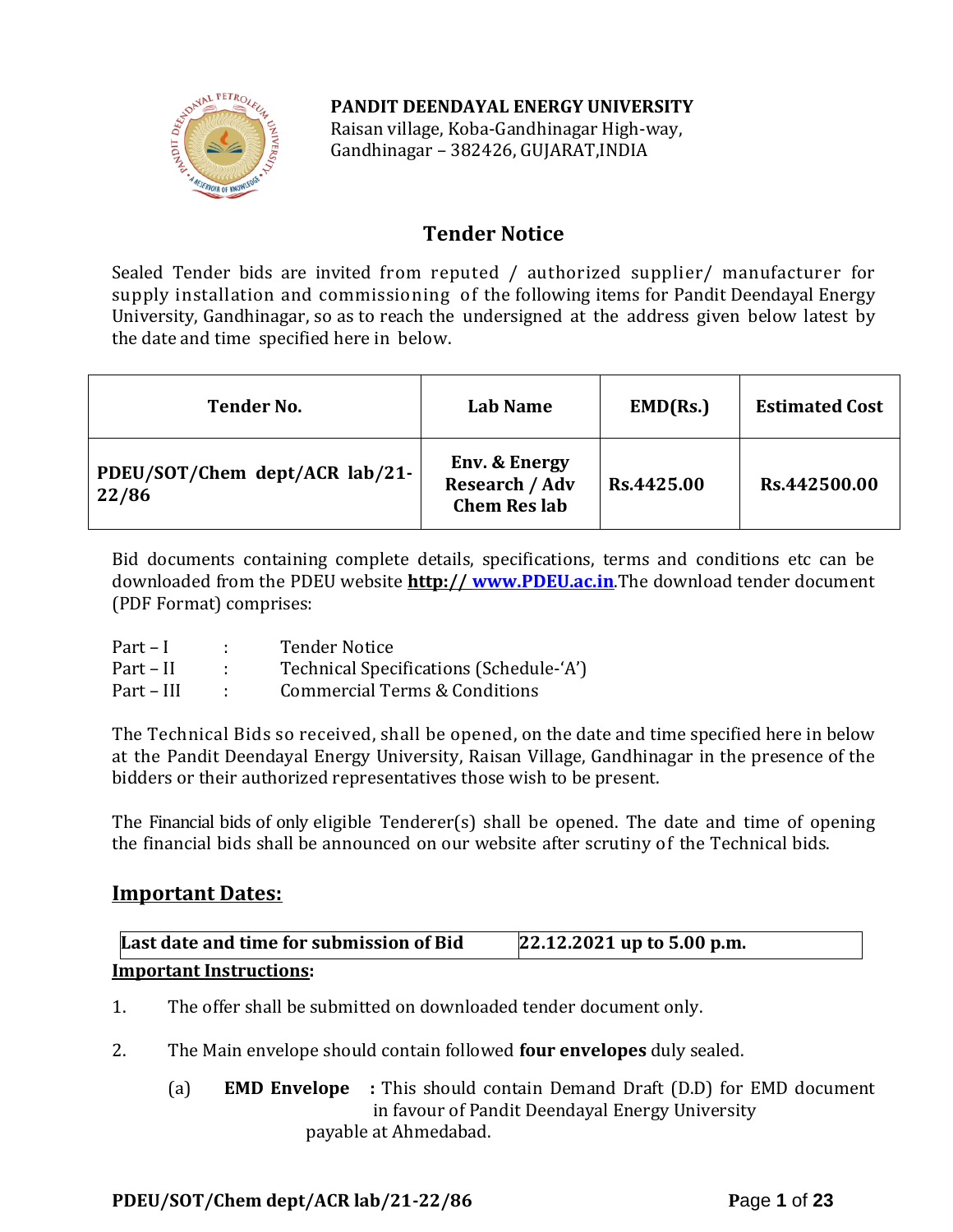- (b) **Technical Bid :** Schedule- 'A'
- (c) **General Commercial Terms & Conditions**
- (d) **Price Bid :** (Schedule 'B') should contain only Price Bid.

All the four envelopes should be super scribed with tender No., date of opening and Name of the bidder.

- 3. Offer without EMD is liable to be rejected forthwith.
- 4. The Tender, duly completed, should be sent by RPAD or Speed Post or Courier Service (Hand Delivery is not acceptable) so as to reach latest by the date and time specified here in above. Tender received after the due date and time shall be rejected irrespective of delay due to postal service or any other reasons.
- 5. Any technical query, information clarification pertaining to this tender may be referred to Dr. Rajat Saxena (Email: rajat.saxena@sot.pdpu.ac.in) OR **[purchase@pdpu.ac.in](mailto:purchase@pdpu.ac.in)**

## **PDEU reserves right to reject any OR all tenders without assigning any reason.**

**Sd/-**

**Registrar Pandit Deendayal Energy University** Raisan village, Koba-Gandhinagar High-way, Gandhinagar – 382426, GUJARAT,INDIA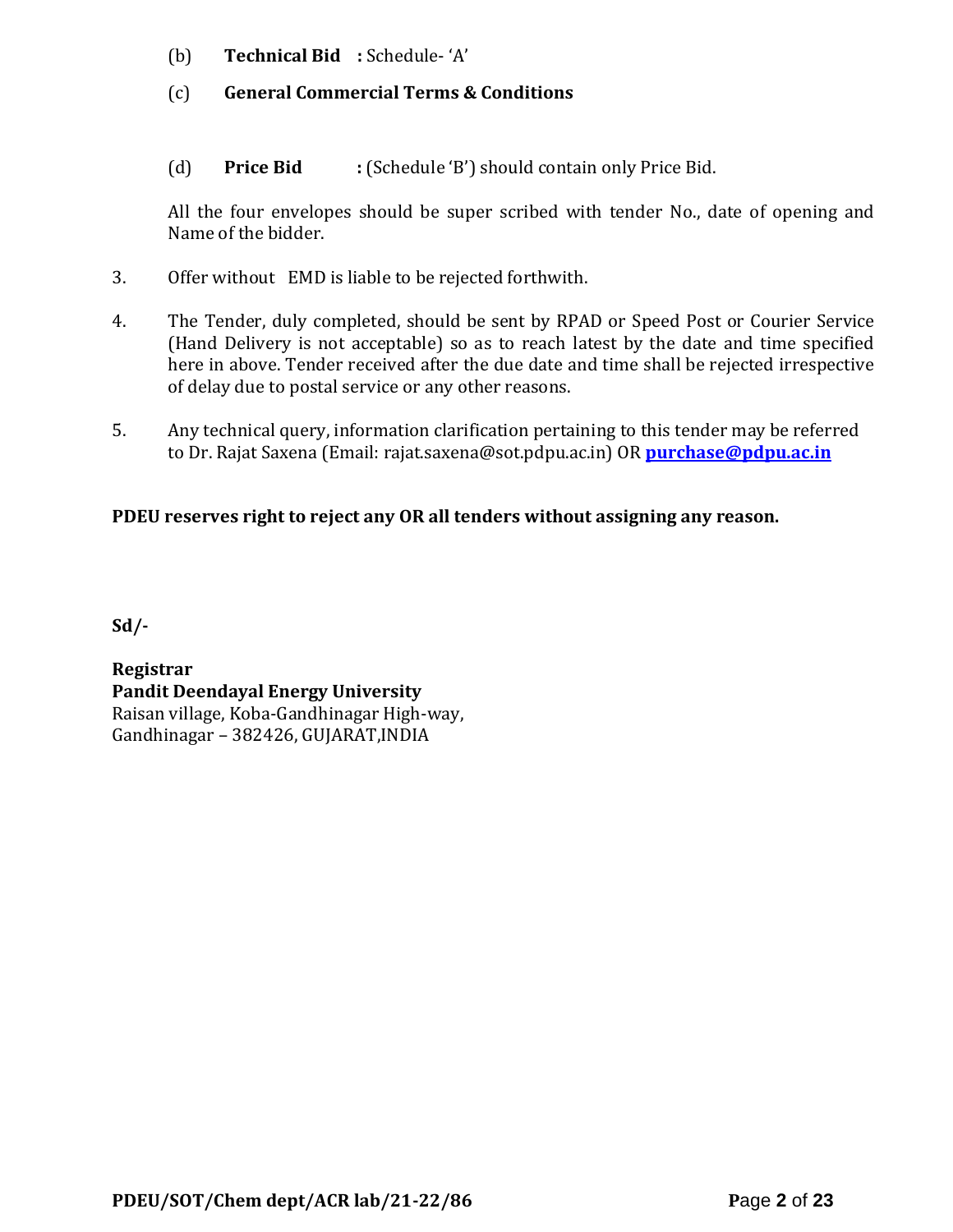## **PART-II**

## **SCHEDULE-'A'**

#### **DETAILS TECHNICAL SPECIFICATION FOR VACUUM OVEN, DIGITAL HOT AIR OVEN, ADVANCED ANALYTICAL BALANCE, ULTRA SONIC CLEANER**

| Sr. no.                 | Name of the<br>Equipment                          | Specification                                                                                                                                                                                                                                                                                                                                           | Qty            |
|-------------------------|---------------------------------------------------|---------------------------------------------------------------------------------------------------------------------------------------------------------------------------------------------------------------------------------------------------------------------------------------------------------------------------------------------------------|----------------|
| 1                       | <b>VACUUM Heating</b><br>oven with vacuum<br>pump | Rectangular with digital display of vacuum<br>Make: meta-lab, Temp. Range: 500 c to 2000 c;<br>resolution: 0.10 c, control accuracy: +/-20 c<br>Maximum vacuum: 760 mm/hg<br>Fully made of stainless steel<br>Door is made of stainless steel with toughened<br>glass in centre<br>Microprocessor based auto tune PID digital<br>temperature controller | $\mathbf{1}$   |
| $\mathbf{2}$            | DIGITAL HOT AIR<br>OVEN,                          | Make: meta-lab, gmp model: msi-66 Chamber<br>size: 45 x 45 x 45 cm / volume: 90 liters, rating<br>1000w<br>Temp. Range: 500 c to 3000 c; resolution: 0.10<br>c; control accuracy: +/-20 c                                                                                                                                                               | 2              |
| $\mathbf{3}$            | Advanced<br>analytical balance                    | Make: Mettler-toledo, model: ME303<br>Maximum capacity: 320 gm; readability: 0.001<br>gm (1 mg); setting time: 1.5 s<br>Pan size: 120 mm diameter<br>With internal adjustment / auto calibration<br>With draft shields / cover lid                                                                                                                      | 3              |
| $\overline{\mathbf{4}}$ | <b>Ultrasonic Cleaner</b>                         | Make: oscar ultrasonics, type: microclean-103-<br>spl<br>Capacity: 4 to 5 liters (approx.); ultrasonic<br>power: 150 watt (avg.)<br>Heater power: 200 watts (s.s. strip type heater);<br>heating range: 5 to 800 c<br>Ultrasonic frequency: 33 +/- 3 KHz                                                                                                | $\overline{4}$ |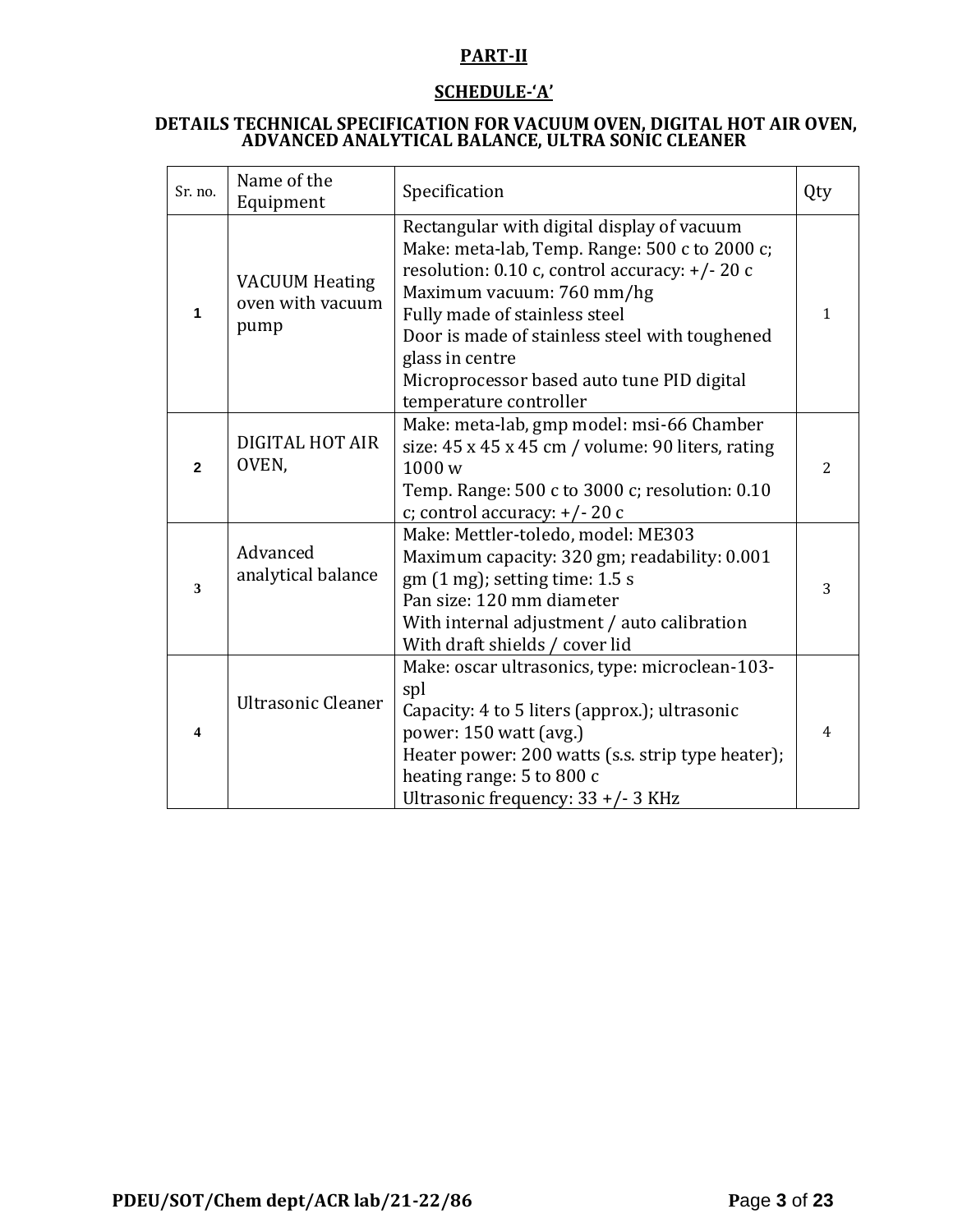## **PART-III**

#### **GENERAL COMMERCIAL TERMS AND CONDITIONS**

#### **DEFINATIONS:**

- Tenderer/Supplier/Bidder: These terms are synonym and mean the firm who intends or who has submitted offer in response to this tender.
- Tender / Bid Document: means this tender document.
- PDEU: Pandit Deendayal Energy University having it office at Raisan Village, Gandhinagar-382426 and includes it's successors and assignee.
- **1**1. The tenderer should thoroughly read all the clauses of the tender document before submitting the duly filled in Tender.

Tenderer shall place the following **ANNEXURES as FIRST EIGHT pages** of their Technical Bid in the following sequence.

| <b>FIRST PAGE</b>   | <b>ANNEXURE-1</b>   |
|---------------------|---------------------|
| <b>SECOND PAGE</b>  | <b>ANNEXURE - 2</b> |
| THIRD PAGE          | <b>ANNEXURE - 3</b> |
| <b>FOURTH PAGE</b>  | <b>ANNEXURE - 4</b> |
| <b>FIFTH PAGE</b>   | <b>ANNEXURE - 5</b> |
| <b>SIXTH PAGE</b>   | ANNEXURE-6          |
| <b>SEVENTH PAGE</b> | <b>ANNEXURE - 7</b> |
| EIGHTH PAGE         | <b>ANNEXURE - 8</b> |

# **2 SUBMISSION OF BID DOCUMENT:**

PDEU follows two bid systems. Tenderer shall submit two separate bids viz.

- a) Techno Commercial Bid (Technical Bid) **and**
- b) Price Bid as under.

#### **(a) Technical Bid: This shall be in sealed envelope. It shall be super scribed**

|  | Technical Bid: Tender No. | <b>Name of Bidder:</b> |
|--|---------------------------|------------------------|
|--|---------------------------|------------------------|

#### **It shall contain the following**

(i) Eight pages as mentioned in condition 1 above and

#### **TENDERERS SHOULD FURNISH THE FOLLOWING DETAILS:**

[1] Technical Specifications(Part-II) and General Term & Conditions(Part –III) of Tender Document Duly Sign on each page by Authorized Signatory as token of his acceptance.

[2] Audited Accounts of last three years of the firm.

[3] Performance reports if any.

[4] Consent letter from their principals to manufacture such items.

[5] All the testing equipment MUST have been calibrated up to date.

[6] List of customers

(ii) All the information and supporting documents for (i) above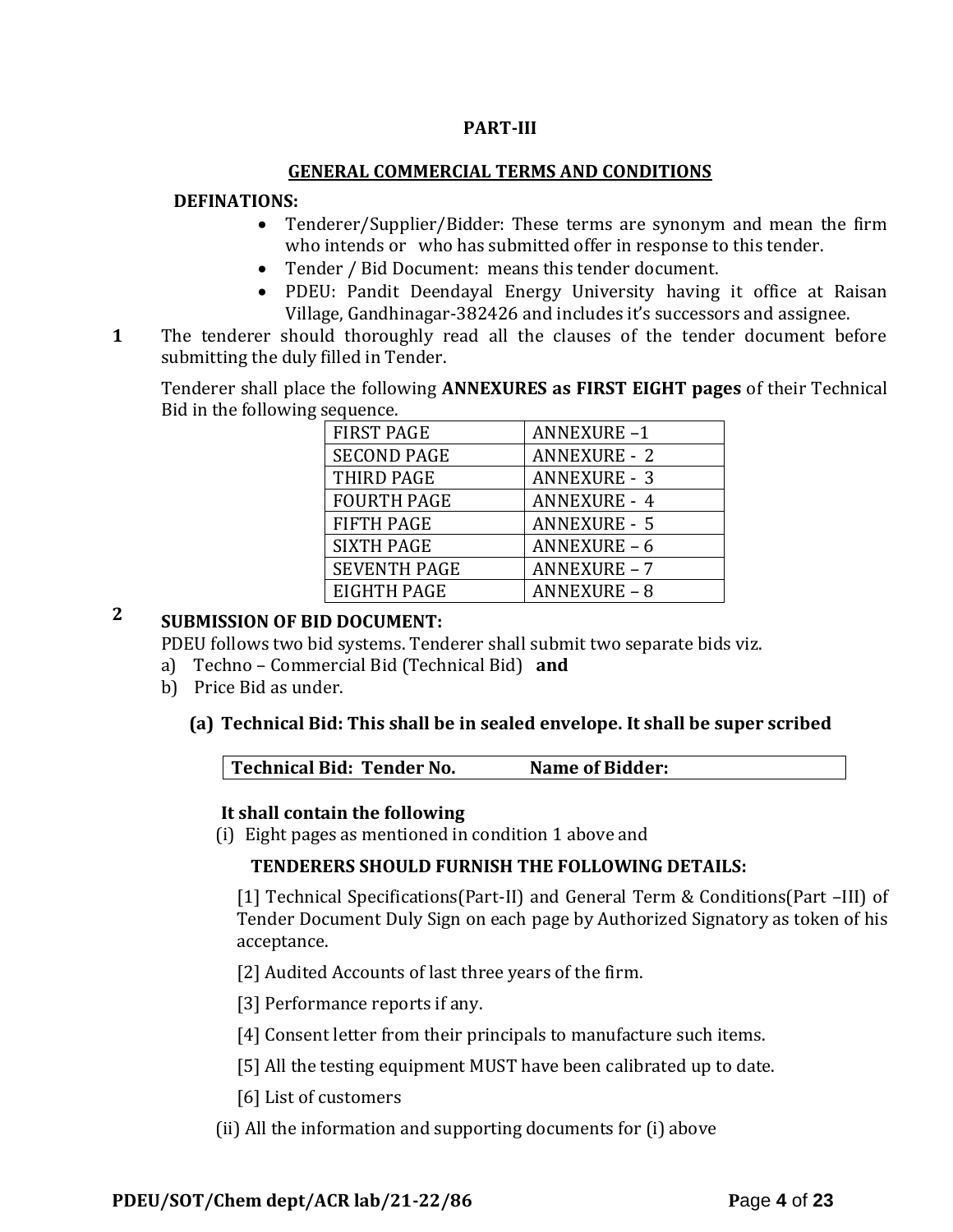(iii) Details, Documents, Literature, certificates etc. for the equipment / Material offered.

## **(b)Price Bid: This shall be in sealed envelope.**

It shall contain offer price in the form specified in the tender document as Schedule- 'B'. The Printed Price list or price in different format will render the offer liable for rejection. **It shall be super –scribed as:**

Price Bid: Tender No.: Name of Bidder:

**c) EMD Envelope**: This envelop shall contain the following:

Demand draft or Bank Guarantee, as the case may be, for EMD supporting document, as mentioned hereof, if bidder seeks exemption in EMD **It shall be super – scribed as :**

| <b>EMD Envelop:</b> | Tender No.: | Name of Bidder: |
|---------------------|-------------|-----------------|
|                     |             |                 |

## **d) Main Envelope: This envelope shall contain envelop of Technical bid, envelop of EMD and Price Bid. It shall be super – scribed as :**

| Tender No.:<br>Name of Bidder:<br>Main Envelop: |
|-------------------------------------------------|
|-------------------------------------------------|

The entire bid document (Main envelope mentioned above) should be submitted so as to reach this office not later than 02.00 P.M. on due Date as specified in the tender notice through RPAD / Speed post or Courier only

Incomplete bids and amendments and additions to bids after opening of the bids will be ignored out rightly.

The technical scrutiny committee of PDEU shall evaluate the techno-commercial view of the tender. PDEU reserves the right to open or not to open the price bid of the bidders on the basis of their past performance of their supplied materials.

**The price bid of those who are techno-commercially qualified shall only be opened.** 

## **3 PRICE EVALUATION:**

No price preference shall be given on any account. All tenders will be evaluated on firm price end-cost basis; The parties however shall give the detailed break-up of the end cost. If PDEU feels that there is lack of serious competition or for any other reasons, PDEU may negotiate with the L-1 party. PDEU's decision to accept any or all tenders shall be final and binding on all the parties. However, the DG of PDEU or the Authorized committee at its sole discretion reserves the right to negotiate with other tenderer in case the technical specification of some or all products are found to be superior.

#### **4 EARNEST MONEY DEPOSIT: (E.M.D.)**

E.M.D. is payable @1% of the value of the items offered. The EMD is payable by Demand Draft, of any Nationalized Banks, drawn in favor of the PANDIT DEENDAYAL ENERGY UNIVERSITY, payable at Ahmedabad. If the amount of EMD is more than Rs. 25000/- the same can be paid by an irrecoverable Bank Guarantee from any nationalized Bank in a standard format prescribed by PDEU (Format given in this tender document).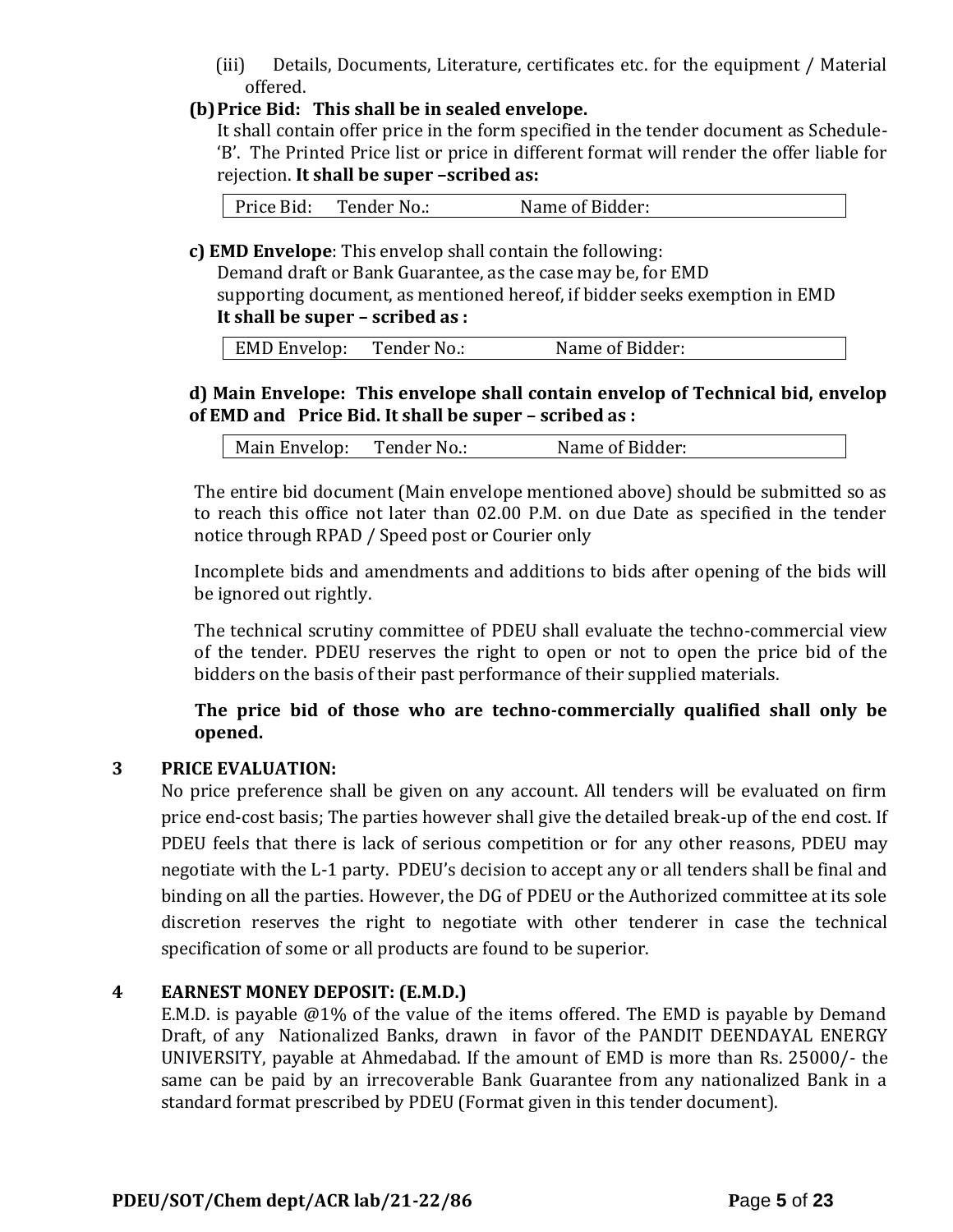## **5 DELAYED AND LATE TENDERS:**

**No Tender shall be accepted / opened in any case which are received after due date and time of the receipt of tender irrespective of delay due to postal services or any other reasons and PDEU shall not assume any responsibility for late receipt of tender. Any correspondence in this matter will not be entertained.**

#### **6 PRICES:**

The details of the price shall be given in Price Bid (Schedule-B) only and nowhere else. Prices quoted shall be FIRM and on F.O.R. Destination basis (i.e. PDEU,Gandhinagar). However, the Tenderer should indicate in the Price Bid, the break-up of Unit F.O.R. Destination Prices with break-up of Unit Ex-works price ,Excise duty, GST, Custom Duty, average freight, packing charges, and Insurance Charges. Tenderer should quote the Freight as well as Insurance Charges both separately as shown in price bid. Please note that payment of excise duty will be made only on Ex-Work prices. Also, please mention rate of Excise duty. If this is not specifically mentioned then PDEU will have the option to take the prices as exclusive of taxes and duties (at maximum slab rates) for the evaluation of the tenders.

The Tenderer should invariably indicate the total unit end cost price considering all their costs / calculations in the Price bid itself for each item and all sub-items if any. This is mandatory. Cost components hidden / furnished elsewhere will not be considered and will be ignored out-rightly.

## **Only for Traders - Tender:**

[i] In case of a trader-**tender**, if the quotation is furnished for all inclusive rates and the rates of taxes and duties are indicated without indicating the amount, in such cases, the **price** is eligible for statutory variation.

[ii] Where the trader-**tender** quotes all inclusive rates without indicating the rate of Taxes and Duties included in the quoted price, the price is not eligible for any statutory variation.

## **7 REFUND / FORFIETURE OF E.M.D**

EMD will be forfeited if (i) the tender, it covers, is withdrawn during the validity of the offer or (ii) the Tenderer fails to furnish / deposit the Performance Guarantee towards Execution Period (security deposit).

EMD of the unsuccessful tenderer's will be returned without intimation within 60 days of placing of the order to the successful Tenderer subject to the unsuccessful bidder returning the original receipt of the EMD together with the advance stamped receipt, to the Accounts Officer of PDEU.

EMD will be returned to the successful bidders, only on their submission of performance guarantee towards execution period against order released to them.

## **8 PERFORMANCE GUARANTEE (PG) TOWARDS EXECUTION PERIOD: (i.e. SECURITY DEPOSIT):**

Successful tenderers will be required to pay an amount equivalent to 10% (Ten) of the value of the purchase order as Performance Guarantee (Security Deposit) within 10 days from the date of the purchase order failing which the purchase order is liable to be cancelled at the cost and the risk of the successful Tenderer (at the discretion of PDEU).

It can be paid by Demand Draft drawn in favour of PANDIT DEENDAYAL ENERGY UNIVERSITY payable at Ahmedabad or in the form of Bank Guarantee from Nationalized Bank if the amount is more than Rs.35,000/-.

#### **PDEU/SOT/Chem dept/ACR lab/21-22/86 P**age **6** of **23**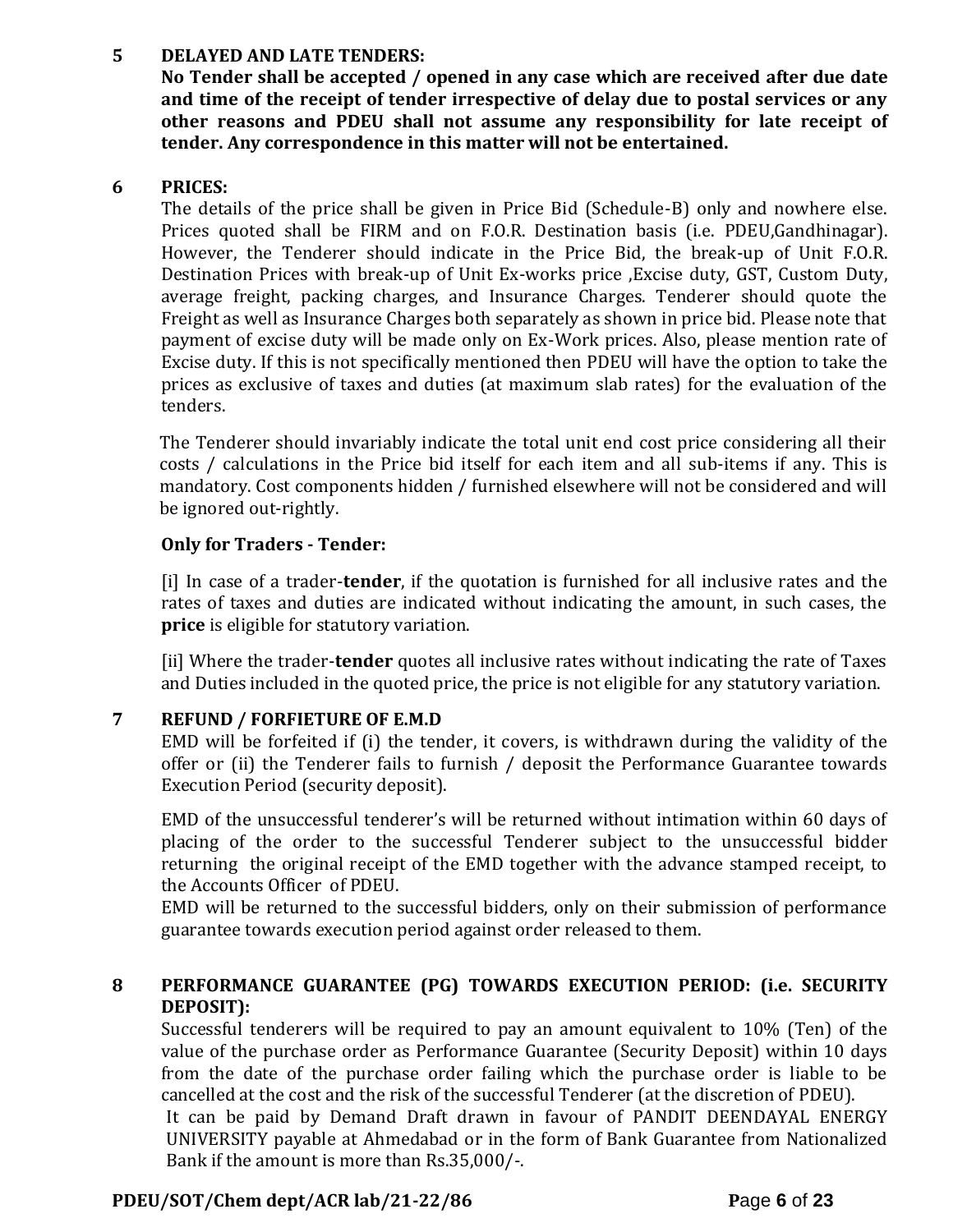The Bank Guarantee will be executed on the standard form prescribed by PDEU as APENDIX - I.

The Bank Guarantee so furnished should have clear one time validity till the completion of the order in all respects. Bank Guarantee for Interim period will not be acceptable. If by any reasons the supply period is extended then the supplier shall undertake to renew the Bank Guarantee at least one month before the expiry of the validity failing which PDEU will be free to encash the same.

The successful bidder/s shall have also to furnish PG (as specified here of) for the contract value towards warranty / guarantee period separately as applicable as per tender conditions.

Performance Guarantee towards Execution Period (Security Deposit) will be returned on successful completion of the Order and only after the Performance Guarantee towards warrantee/guarantee, as mentioned above, is submitted.

## **9 VALIDITY OF THE OFFERS:**

The offers shall to be kept valid for a period of 120 days from the date of opening of technical bids. In case the finalization of the tender is likely to be delayed, the tenderers will be asked to extend the same without change in the prices or any terms and conditions of the offer. If any change is made, original or during the extended validity period, the offers will be liable for outright rejection without entering into further correspondence in this regard and no reference will also be made.

## **10 TRUCK RECEIPT (T.R) / AIRWAY BILL (A.B)**

All the Goods should be dispatched freight paid and the A.B / T.R should be forwarded directly to PDEU Office at Raisan Village, Gandhinagar. The demurrage charges, if any, paid by the PDEU due to delay in informing PDEU or any other reason attributable to supplier, will be deducted from his bill. It is essential that packing notes and invoices are furnished in respect of every consignment.

The supplier will be responsible for any damages / shortage claim rejected by the respective Authorities for want of a clear A.B / T.R.

Materials may be dispatched by any convenient mode of transport and up to PDEU i.e. F.O.R Destination.

## **11 PACKING AND FORWARDING CHARGES:**

The prices shall be inclusive of packing & forwarding charges. The Materials should be strongly and adequately packed to ensure safe arrival at destination. The materials dispatched from overseas by Air / Shipping should be packed such that it can withstand rough handling and possible corrosion due to exposure to salt laden atmosphere, salt spray or open storage. All packing must be clearly marked with order Number and consignee's name and address.

#### **12 TRANSIT INSURANCE:**

All the materials will be required to be supplied up to Destination against all transit risks, such as damage, loss, theft, fire, etc. The insurance period shall cover 15 days after the date of receipt of materials at site to enable PDEU to check up stores fully. The suppliers will be responsible for free replacement of such stores which have been received short, damaged or broken within 15 days.

The cost of damaged, defective stores materials will however be deducted from the bills of the suppliers and will be refunded only after replacement thereof. It will be the

#### **PDEU/SOT/Chem dept/ACR lab/21-22/86 P**age **7** of **23**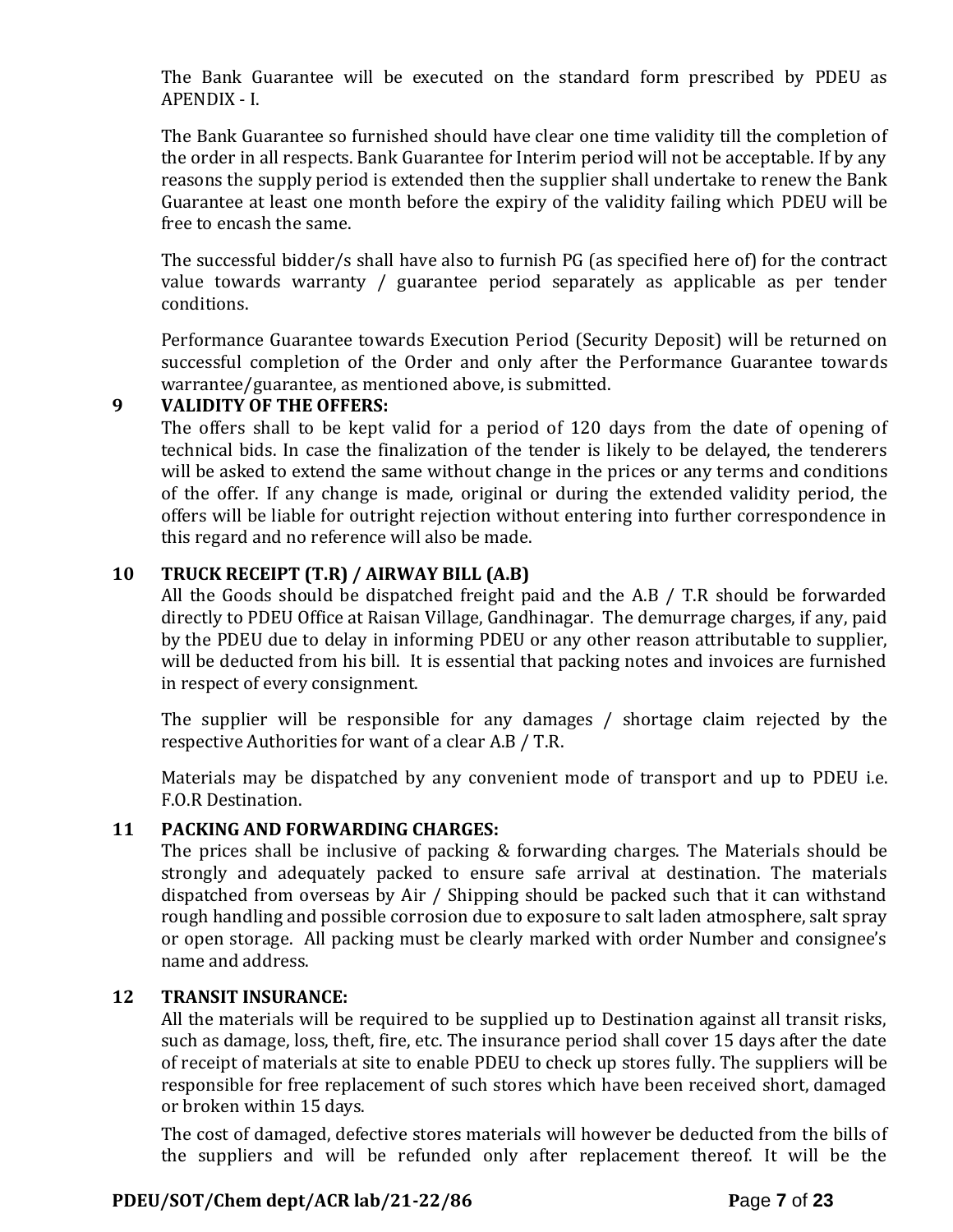responsibility of the supplier to lodge claim against the insurance on receiving necessary advice from PDEU.

### **13 ACCEPTANCE OF STORES:**

The equipments/ materials to be supplied against this tender are subject to their acceptance by PDEU or any other Officer deputed for this purpose.

#### **14 UNLOADING:**

Unless specified otherwise in the purchase order, Unloading of the materials shall be arranged by PDEU.

#### **15 STATUTORY VARIATION:**

Any statutory increase or decrease in the taxes and duties subsequent to the offer under this tender if it takes place within the original contractual delivery date will be to PDEU account subject to the claim being supported by documentary evidence. No increase due to such variation shall be allowed for the portion of the delivery after the original contractual delivery date. However, if any decrease takes place after the contractual delivery date, the advantage will have to be passed on to PDEU.

#### **16 PAYMENT TERMS :**

#### **A. In case of Domestic(i.e. Indian) Supplier the payment Terms as Under :-**

- 70% of Payment only after proper verification of the delivered equipments by the vender.
- Remaining 20% Payment of invoice value within one month on successful installation, Commissioning and training.
- 10% Payment will be released after submission of PBG.
- **B. In case of Foreign Supplier the Payment Terms is as Under :-**
	- 90 % payment through Irrevocable Letter of Credit.
	- 10 % payment through Wire Transfer within 5 (five) Working Days after the date of Successful Commissioning and Installation of the System. **OR**
	- 90% payment will be released through wire Transfer within 5 (five) Working Days after receipt of the material.
	- 10% payment will be released through Wire Transfer within 5 (five) Working Days after the date of Successful Commissioning and Installation of the System. **OR**
	- 100 % through Wire Transfer within 5 (five) Working Days after the date of Successful Commissioning and Installation of the System.
	- **Installation:** All arrangement for installation must be made by concern Vender.

#### **17 REPEAT/ADDITIONAL ORDERS:**

PDEU reserves the right to place repeat order / additional order on the successful tenderers up to 25% of the original quantity of the P O at the same prices, terms and conditions stipulated in the original contract during three months from the date of Purchase Order.

#### **18 DELIVERY PERIOD:**

The Tenderers will have to quote a firm delivery period subject to the force Majeure conditions as accepted by PDEU. Tenderer should mention their delivery period. Time being the essence of this tender, delivery period shall be strictly adhered to. Delay in execution of order on account of any reasons will be subject to levy of penalty.

#### **PDEU/SOT/Chem dept/ACR lab/21-22/86 P**age **8** of **23**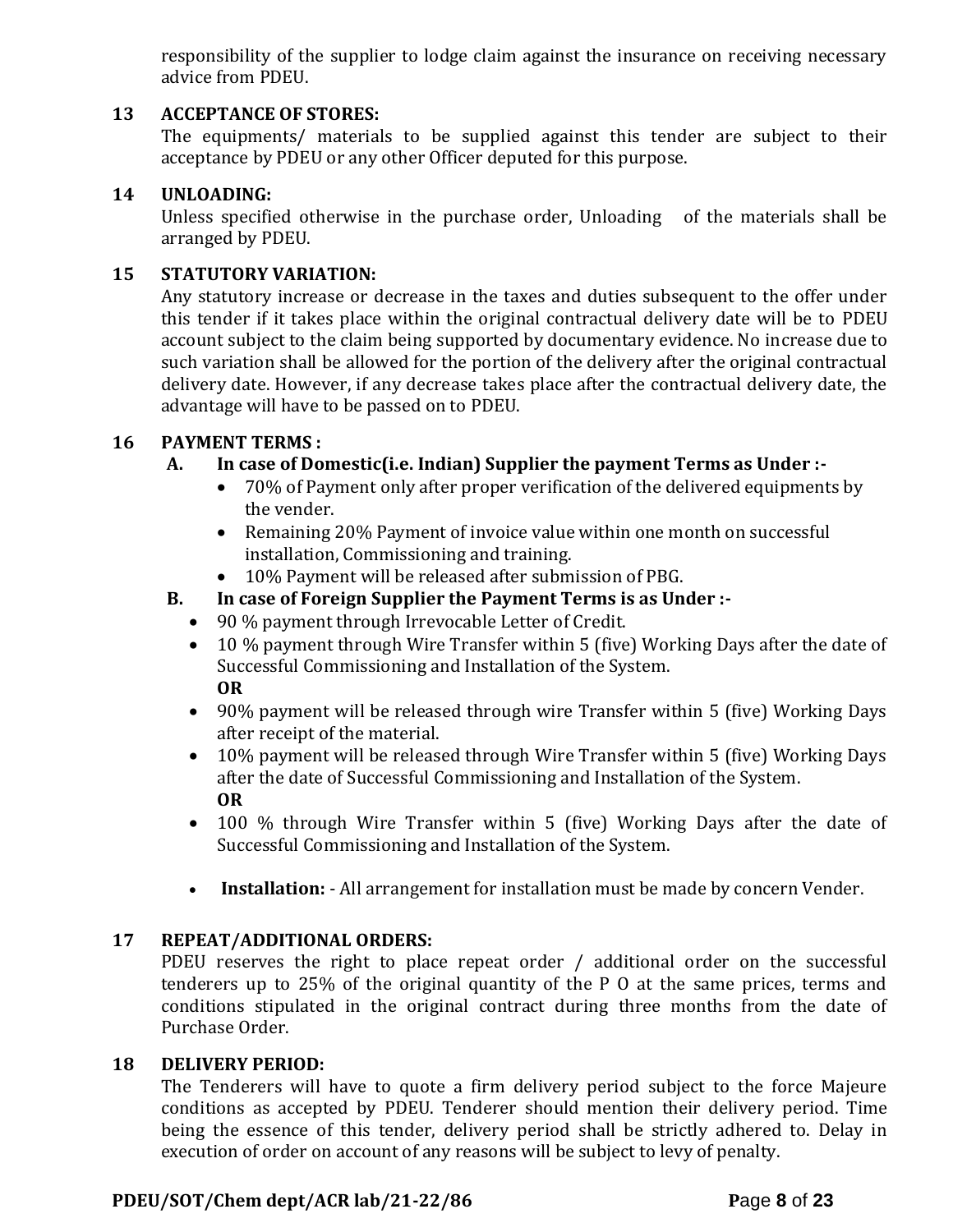#### **19 PENALTY FOR LATE DELIVERY:**

**In case, the materials are not delivered within the period stipulated in the order, penalty shall be levied at ½% per week on the prices (End cost excluding taxes) subject to maximum 10% reckoned on the value of late delivered supplies.**

Due consideration will be given to waive levy of penalty for the reasons absolutely beyond suppliers control for which documentary evidence will have to be provided. The request for extension in delivery giving reasons and supporting documents shall have to be made available within one month on completion of the supply, and no request to waive levy of penalty will be entertained / reviewed during the execution of order.

#### **20 EXTENSION IN CONTRACTUAL DELIVERY DATE:**

It will be supplier's responsibility to ensure that goods are delivered within the stipulated delivery period. However, if PDEU may consider extension of delivery period with or without statutory variations, for the reasons beyond the control of the tenderer and subject to the Penalty as mention hereof.

Such extension will be subject to the following conditions.

[a] No increase in price on account of any statutory increase in or fresh imposition of customs duty, excise duty, GST or on account of any other tax or duty shall be admissible on the material delivered after the original contractual delivery date.

[b] Notwithstanding any stipulation in the contract for increase in price on any other ground, no such increase which has become effective on or after the contractual delivery date shall be admissible on material delivered after the original contractual delivery date.

[c] Nevertheless, PDEU shall be entitled to the benefit of any decrease in price on account of reduction in or remission of customs duty, excise duty, GST or on account of any other tax or duty or on any other ground as stipulated in the P.O., which takes place on or after the contractual delivery date of the said P.O. for the material delivered after the original contractual delivery date.

#### **21 REPLACEMENTS OF GOODS BROKEN, DAMAGED OR SHORT:**

In the event of any material or part thereof found broken or damaged or received short during transit or during installation or Commissioning or testing at site, before commissioning in service the suppliers shall replace the same free of cost. However, PDEU will recover amount equivalent to the cost of such damaged / broken / short supplied materials and will repay when actual replacement is given.

#### **22 POST TENDER CORRESPONDENCE / ENQUIRIES:**

The Tenderer will be refrain from pursuing / canvassing the matter, directly or indirectly with any Office of PDEU as otherwise the same would amount to disqualification of the tender.

- **23** PDEU shall have the right to make any changes, additions / deletions or modifications in any terms / conditions or quantity of the tender and / or specifications as may be deemed necessary by PDEU at its sole discretion at any time before the due date of opening of the tender.
- **24** PDEU does not accept the printed conditions of any Tenderer. It will be ignored without any reference; hence tenderers should withdraw such printed conditions if they have any. PDEU shall accept only unconditional tender.

#### **PDEU/SOT/Chem dept/ACR lab/21-22/86 P**age **9** of **23**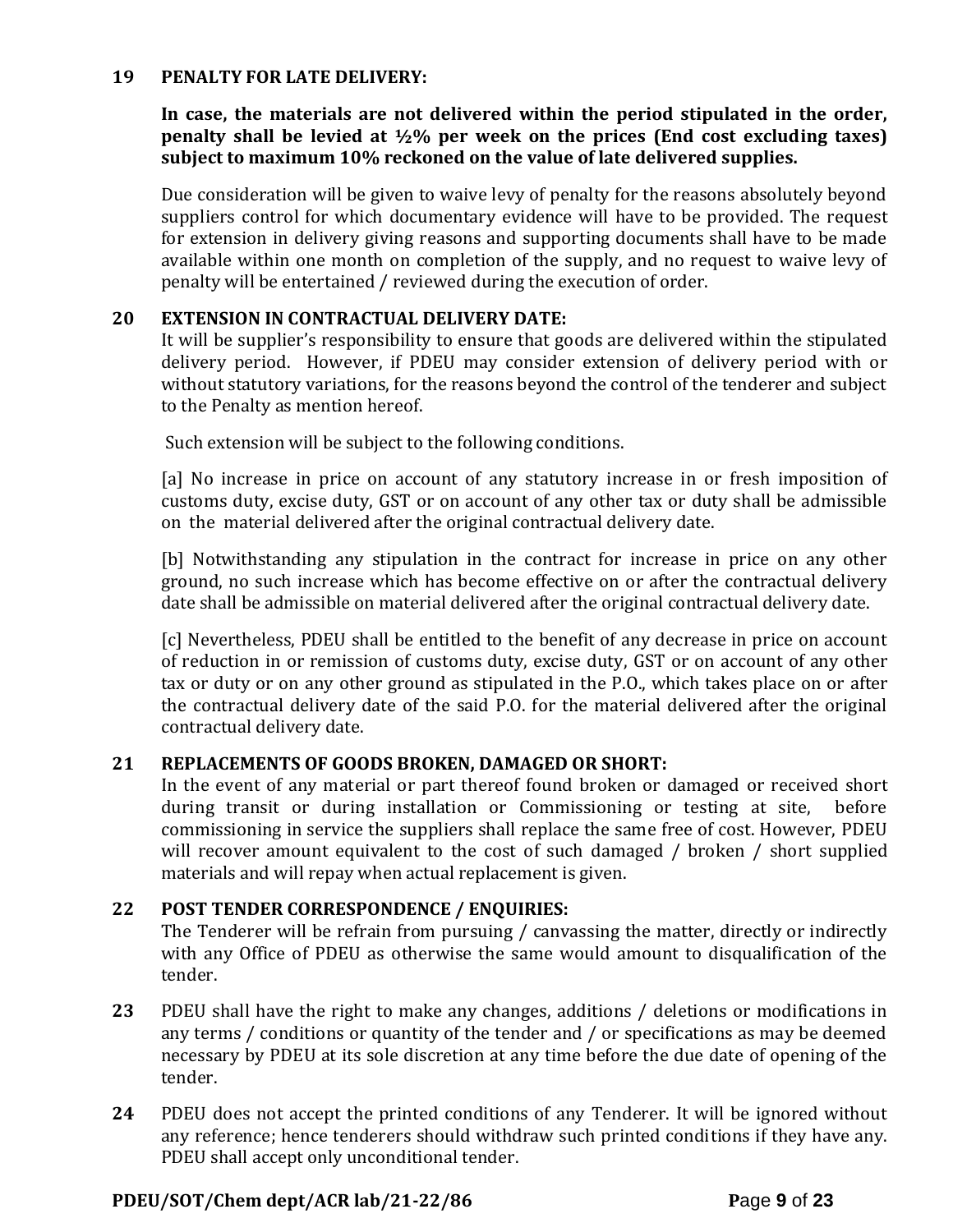- **25** If technical deviations furnished by the Tenderer are not agreeable to PDEU, the offers may be ignored. However it will be solely at discretion of PDEU to consider the technical deviations OR not for considering the Tenderer. No correspondences of the Tenderer will be entertained in this matter.
- **26** Please indicate whether the goods offered are first sale or second sale so as to determine the payment of GST.
- **27** Revision of prices or any commercial terms affecting the price after opening of technical bids shall not be considered and will be ignored.
- **28** Tenderers shall indicate the name of their partners of their manufacturing firm.
- **29** Tenderer should specifically mention in the offers the name of the Partners / Proprietor / Directors who is / are the signing authority.

#### **30 GUARANTEE:**

If the goods, stores and equipments found defective due to bad design or workmanship the same should be repaired or replaced by the tenderer free of charge if reported within 18 months of their receipt at site or 12 months from the date of commissioning of equipments whichever is earlier. Tenderer will be responsible for the proper performance of the equipments / materials for the respective guarantee period.

#### **31 APPROVAL:**

The goods shall be subject to the approval of PDEU after receipt of the Material at site.

**32** PDEU would prefer the offers from manufacturers directly. All the manufacturers should quote for those items, which are actually manufactured at / rolled by their plants. This should be strictly adhered.

PDEU reserves the right to inspect, suppliers factory at any time during the currency of the contract in case order is placed on supplier and also to inspect manufactured material before testing / packing / dispatch.

**33** If in any company, the interest of any employee of the PDEU. or his relative as defined in Section VI of the Company's Act. 1956, is 10% or more, PDEU will not deal with such company at all. Tenderer therefore, must specifically disclose this fact in his technical Bid. Non-disclosure of such facts would disqualify the Tenderer for further dealing with PDEU.

## **34 TERMINATION OF CONTRACT:**

In case, the supplier fails to deliver the stores / materials / equipments or any consignment thereof within contractual period of delivery or in case the stores are found not in accordance with prescribed specification and/or the approved sample, PDEU shall exercise its discretionary power as under:

[a] To recover, from the supplier as agreed, by way of penalty clause above,

or

[b] To purchase from elsewhere, after giving notice of 15 days to the supplier, on his account and his risk

or

[c] To cancel the contract.

or

[d] PDEU at any time terminate the contract by giving written notice to the qualified Bidders/Tenderer without compensation to the qualified tenderer, if he become bankrupt or otherwise, insolvent or in case of dissolution of firm or winding up of company provided that such termination will not prejudice or effect any right of action or remedy which has

## **PDEU/SOT/Chem dept/ACR lab/21-22/86 P**age **10** of **23**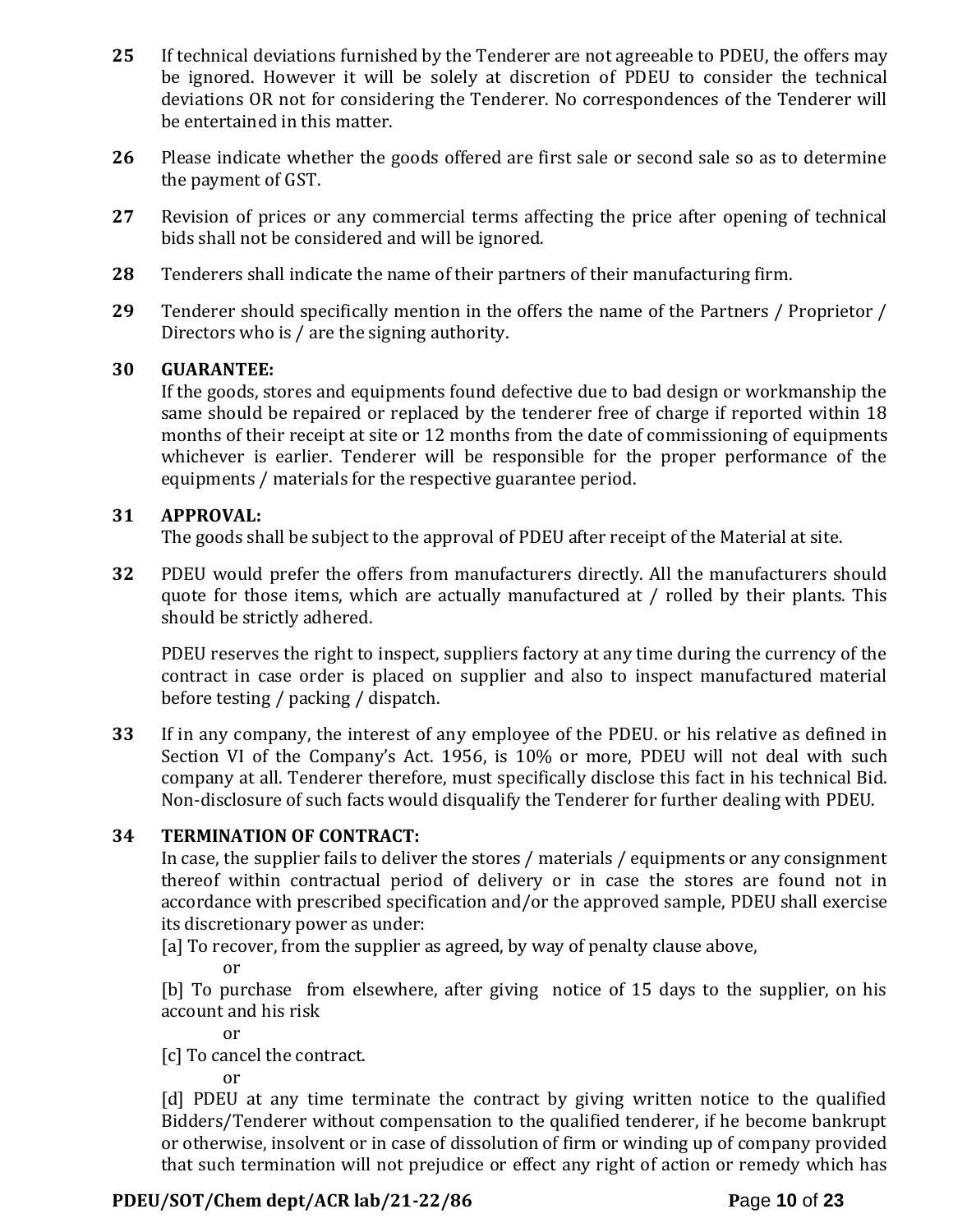thereafter to the University.

In the event of the risk purchase of stores of similar description, the opinion of PDEU shall be final. In the event of action taken under clause (a) or (b) above, the supplier shall be liable to pay for any loss which PDEU may sustain on this account

Further, "PDEU" reserves the right to terminate the Contract (i.e. Purchase order) at any time, without assigning any reasons, whatsoever, by giving a notice or not less than period of ONE month. Suppliers will not be entitled for any compensations / damages / losses, refund by PG whatsoever, on account of such termination of the Contract."

## **35 ARBITRATION:**

All questions, disputes or differences whatsoever which may at any time arise between the parties to this agreement touching the agreement or subject matter thereof, arising out of or in relation to there and whether as to construction or otherwise shall be referred to the decision of the Sole Arbitrator, appointed by the PDEU, for that purpose, who shall be a retired High Court Judge or retired District and Sessions Judge, and the decision of the said Arbitrator shall be final and binding upon the parties. Reference to the arbitration shall be governed by the provisions of Indian Arbitration & Conciliation Act. 1996 as amended from time to time and the rules made there under.

## **36 JURISDICTION:**

All questions, disputes or differences arising under, out of or in connection with the Tender / Contract shall be subject to the exclusive jurisdiction of Ahmedabad court.

- **37** If the tenderer is an Agent, he will have to give information and declare the name of the principal from which he will source the materials along with company's written confirmation about quality and backup performance guarantee. Only on getting complete information from Agent, such offer, if found suitable, shall be considered.
- **38** PDEU reserves the right to cancel any or all the offers / bids or to accept any offer without assigning any reasons.

In case PDEU finds that there is an attempt of cartel in the prices, PDEU reserves the right to consider or reject any or all the parties offers without assigning any reasons thereof.

- **39** PDEU reserves the right to increase or decrease the quantity against each item/s while placing the order.
- **40** The names of the Partners / Directors / Sole Proprietors and responsible person and his updated Address / Telephone, Fax Numbers etc. should be invariably mentioned in the Annexure provided for this purpose in this document.
- **41** The Tenderer must give in his offer, the full name and address with phone, Fax & mobile numbers of the Authorized Representative to do liaison work with PDEU on their behalf.
- **42** The tenderers should invariably write the name and address of the Company, both on sealed covers of EMD, Technical & Price Bids. The tender covers without the name and address will not be opened.
- **43** The tenderers are required to furnish the technical information and the Guaranteed technical particulars (GTP) along with company seal and signature of the Tenderer on each and every page / papers of the tender documents.
- **44** Tenderer should invariably fill up all the details of all the Annexure/s including the prices in the Price Bid Annexure of this tender document and should be duly signed by authorized signatories with their rubber stamp and along with Company's seal / stamp affixed on each paper.

## **PDEU/SOT/Chem dept/ACR lab/21-22/86 P**age **11** of **23**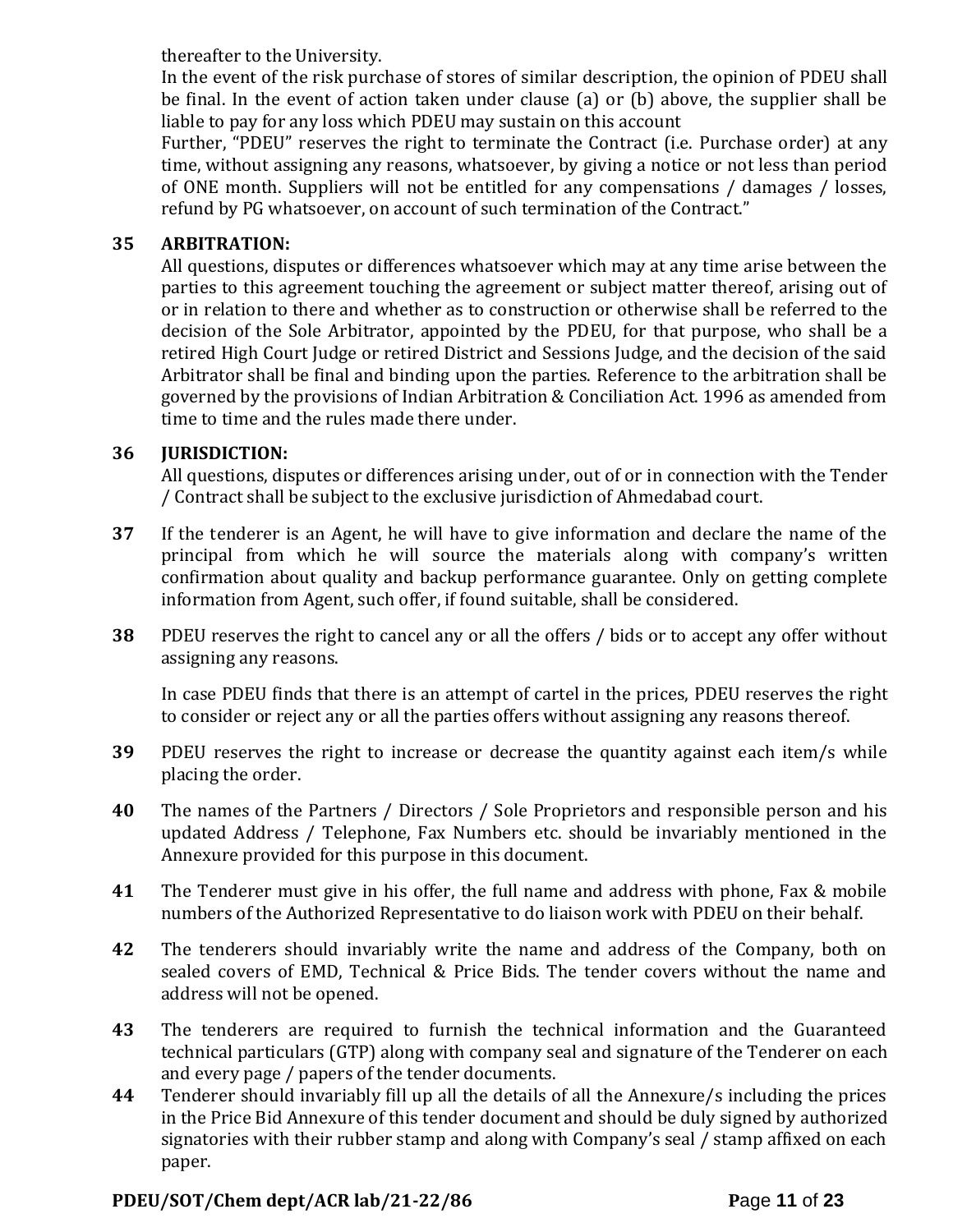- **45** If the Tenderer fails to pay the Security Deposit or defaults in execution of the orders placed or if PDEU suffers any financial loss due to this, then PDEU will be at liberty to adjust the amount from other orders of the same firm or by encashing the Bank Guarantee.
- **46** All the tenderers must ensure that all the relevant documents / papers submitted with the tender should be serially numbered, properly bounded / tied together and properly documented.
- **47** All the above points should be complied by the Tenderers. If not, tenders are likely to be ignored without making any further reference.

**--------------------×--------------------------×-------------------------×------------------------×-------------**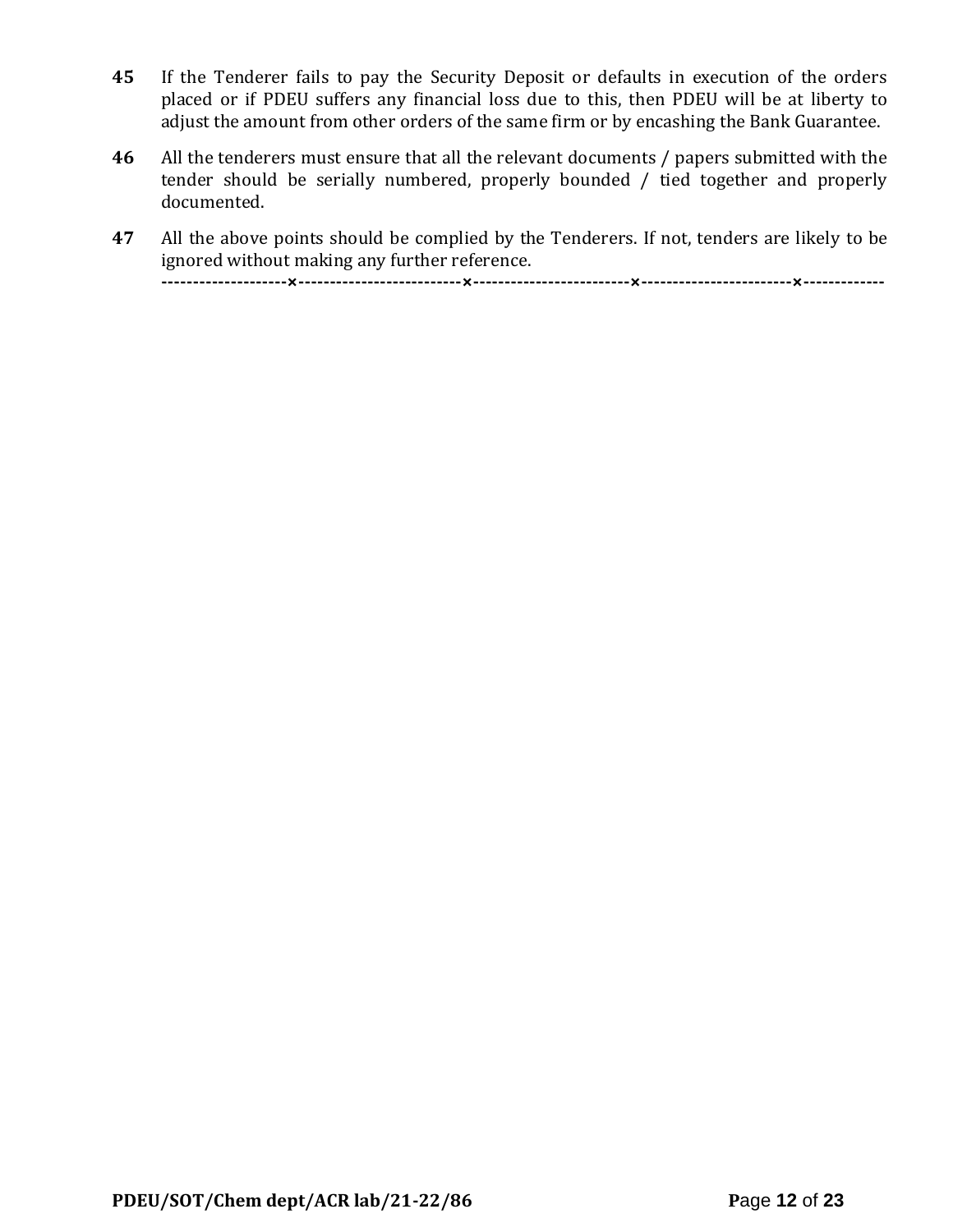#### **E. M. D. BANK GUARANTEE FORMAT**

**FOR TENDER NO. PDEU / \_\_\_\_\_\_\_\_\_\_\_\_\_\_\_\_\_\_\_\_\_\_\_\_\_\_\_\_\_\_\_\_ \_**

#### **APPENDIX – I (BANK GUARANTEE ON NON-JUDICIAL STAMP PAPER OF Rs.100/-)**

Messer's WHEREAS \_\_\_\_\_\_\_\_\_\_\_\_\_\_\_\_\_\_\_\_\_\_\_\_\_\_\_\_\_\_\_\_\_\_\_\_\_\_\_\_\_\_(Name & Address of the Firm) having their registered office at \_\_\_\_\_\_\_\_\_\_\_\_\_\_\_\_\_\_\_\_\_\_\_\_\_\_\_\_\_\_\_\_\_\_\_\_\_ (Address of the firms Registered office) (Hereinafter called the 'Tenderer') wish to participate in the tender No. \_\_\_\_\_\_\_\_\_\_\_\_\_\_\_ for \_\_\_\_\_\_\_\_\_\_\_\_\_\_\_\_\_\_\_\_\_\_\_\_\_\_\_\_\_ of (Supply/Erection/Supply & Erection Work) (Name of the material/equipment/Work) for **Every Manual PANDIT DEENDAYAL ENERGY** UNIVERSITY and WHEREAS a Bank Guarantee for (Hereinafter called the "Beneficiary") Rs. \_\_\_\_\_\_\_\_\_\_\_(Amount of EMD) valid till \_\_\_\_\_\_(Mention here date of validity of this guarantee which will be **4 (FOUR)** months beyond initial validity of Tender's offer) is required to **be submitted by the tenderer along with the tender.**

We,

 (Name of the Bank and address of the Branch giving the Bank Guarantee) having our registered office at \_\_\_\_\_\_\_\_\_\_\_\_\_\_\_\_\_\_\_\_\_\_(Address of Bank's registered office) hereby give this Bank Guarantee No.\_\_\_\_\_\_\_\_\_\_\_\_\_\_\_\_ dated \_\_\_\_\_\_\_\_\_ and hereby agree unequivocally and Unconditionally to pay within 48 hours on demand in writing from the PANDIT DEENDAYAL ENERGY UNIVERSITY or any officer authorized by it in this behalf any amount not exceeding Rs. (Amount of E.M.D.), (Rupees \_\_\_\_\_\_\_\_\_\_\_\_\_\_\_\_\_(In words) to the said PANDIT DEENDAYAL ENERGY UNIVERSITY on behalf of the Tenderer.

We\_\_\_\_\_\_\_\_\_\_\_\_\_\_\_\_\_\_\_\_\_\_\_\_\_\_\_\_\_\_\_\_\_(Name of the Bank) also agree that withdrawal of the tender or part thereof by the tenderer within its validity or Non submission of Security Deposit by the Tenderer within one month from the date tender or a part thereof has been accepted by the PANDIT DEENDAYAL ENERGY UNIVERSITY would constitute a default on the part of the Tenderer and that this Bank Guarantee is liable to be invoked and encashed within its validity by the Beneficiary in case of any occurrence of a default on the part of the Tenderer and that the encashed amount is liable to be forfeited by the Beneficiary.

This agreement shall be valid and binding on this Bank upto and inclusive of (Mention here the date of validity of Bank) and shall not be terminable by notice or by Guarantee) change in the constitution of the Bank or the firm of Tenderer Or by any reason whatsoever and our liability hereunder shall not be impaired or discharged by any extension of time or variations or alternations made, given, conceded with or without our knowledge or consent by or between the tenderer and the PDEU.

NOT WITH STANDING anything contained hereinbefore our liability under this guarantee is restricted to Rs.  $(Amt. of E.M.D.)$  (Rupees \_\_\_\_\_\_\_\_\_\_\_\_\_\_\_\_\_\_\_\_\_\_\_\_\_\_\_\_\_\_\_\_\_\_\_\_\_) (In words). Our Guarantee shall remain in force till\_\_\_\_\_\_\_\_\_(Date of validity of the Guarantee). Place: Date:

Please Mention here Complete Postal Address of the Bank with Branch Code, Telephone and Fax Nos.

SIGNATURE OF THE BANK'S AUTHORISED SIGNATORY WITH OFFICIAL SEAL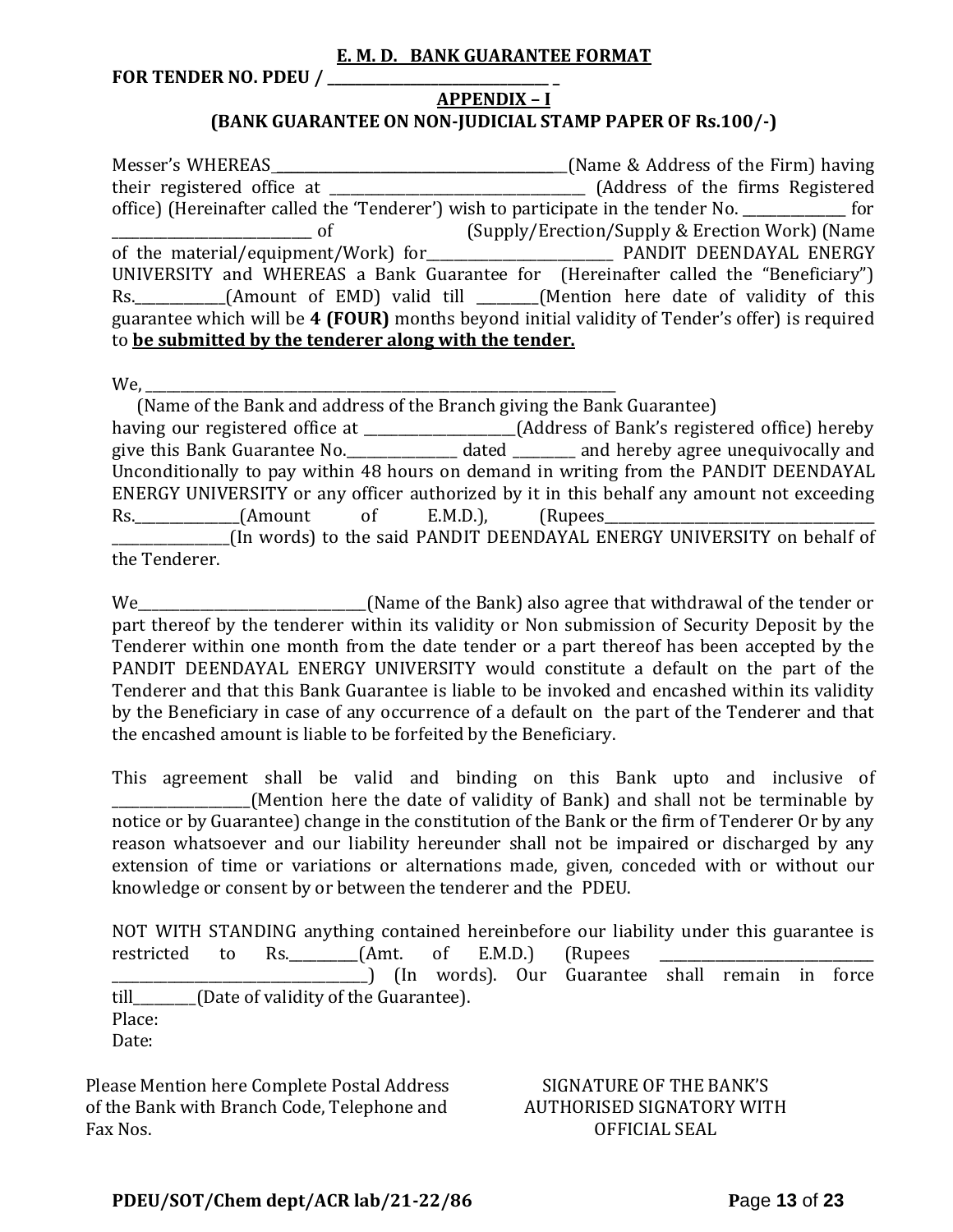#### **ON STAMP PAPER OF RS.100/-**

## **FORM OF BANKER'S UNDERTAKING [For Performance Guarantees (PG) as per clause no.8 of commercial terms and conditions]**

We, Bank of\_\_\_\_\_\_\_\_\_\_\_\_\_\_\_\_\_\_\_\_\_\_\_\_\_\_\_\_\_\_\_\_\_\_\_hereby agree unequivocally and unconditionally to pay within 48 hours on demand in writing from the **PANDIT DEENDAYAL ENERGY UNIVERSITY**. or any Officer authorized by it in this behalf any amount up to and not exceeding Rs. \_\_\_\_\_\_\_\_\_\_\_\_\_\_\_ (in words) Rupees\_\_\_ \_\_\_\_\_\_\_\_\_\_\_\_\_\_\_\_\_\_\_\_\_\_\_\_\_\_\_\_\_\_\_ to the said **PANDIT DEENDAYAL ENERGY UNIVERSITY** on behalf on  $M/s$ . \_\_\_\_\_\_\_\_\_\_\_\_\_\_\_\_\_\_\_\_who have entered into a contract for the supply/works specified below:

P.O. (A/T) No.\_\_\_\_\_\_\_\_\_\_\_\_\_\_\_\_\_\_\_\_\_\_\_\_\_\_dated\_\_\_\_\_\_\_\_\_.

This agreement shall be valid and binding on this Bank upto and inclusive of \_\_\_\_\_\_\_\_\_\_ and shall not be terminable by notice or by change in the constitution of the Bank or the firm of Contractors / Suppliers or by any other reasons whatsoever and our liability hereunder shall not be impaired or discharged by any extension of time or variations or alterations made, given conceded or agreed, with or without our knowledge or consent, by or between parties to the said within written contract.

"NOTWITHSTANDING" anything contained herein before our liability under this guarantee is restricted to Rs.\_\_\_\_\_\_\_\_\_\_\_\_\_\_\_\_\_\_\_\_\_\_\_\_\_

(Rupees\_\_\_\_\_\_\_\_\_\_\_\_\_\_\_\_\_\_\_\_\_\_\_\_\_\_\_\_\_\_\_\_\_\_\_\_\_\_\_\_\_\_\_\_\_ only). Our guarantee shall remain in force until

Place: Date:

 $\mathcal{L}=\mathcal{L}^{\mathcal{L}}$ 

| Please Mention here Complete Postal   | SIGNATURE OF THE BANK'S            |
|---------------------------------------|------------------------------------|
| Address of the Bank with Branch Code, | AUTHORISED SIGNATORY WITH OFFICIAL |
| Telephone and Fax Nos.                | ROUND SEAL                         |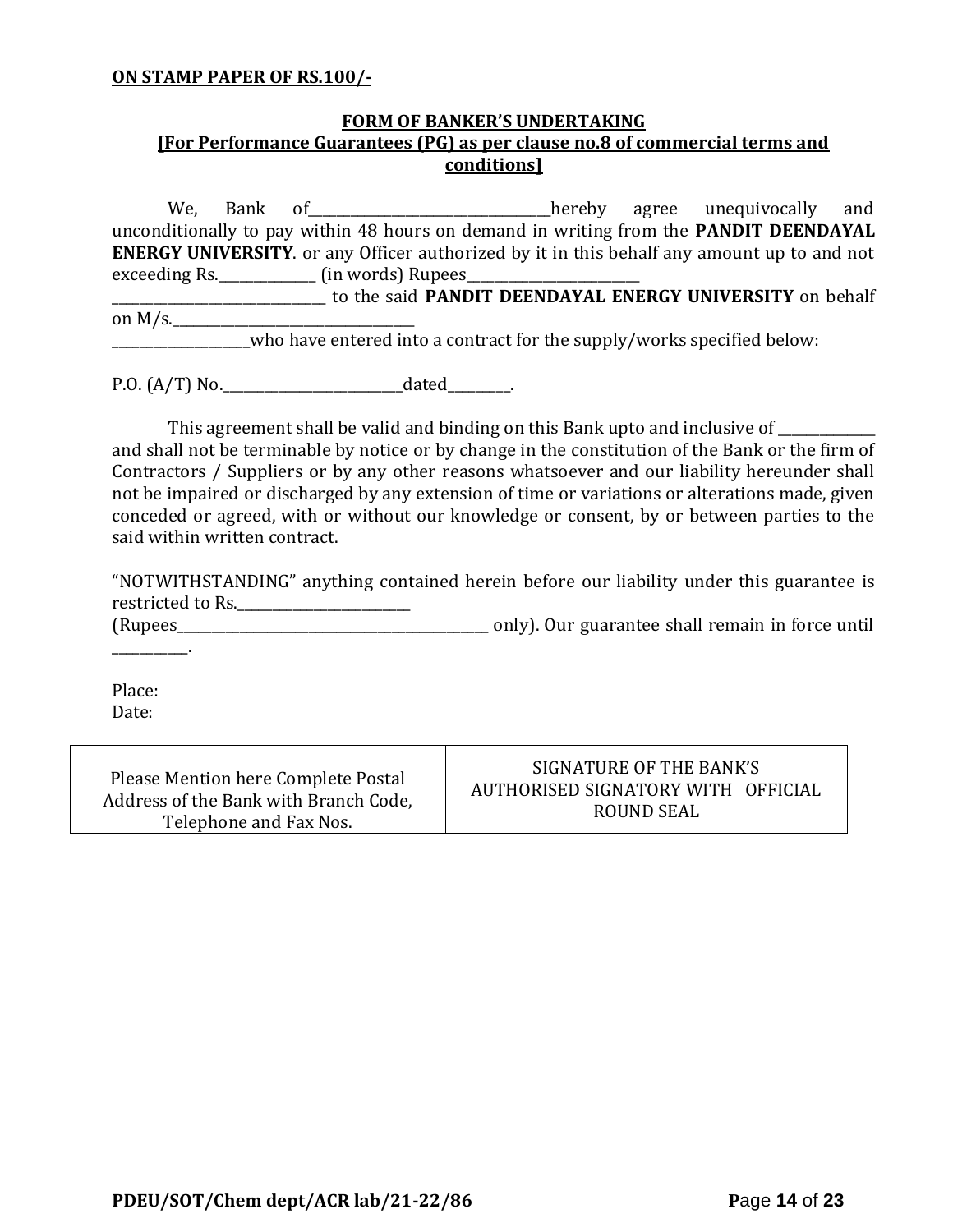#### **ANNEXURE – 1**

**I / WE, confirm that following documents are attached with the technical bid of the offer and should be placed as a First page of offer.**

| Sr.<br>N <sub>o</sub> | <b>Details</b>                                                  | <b>Confirmation</b><br>(Tick $\sqrt{$ any one) |
|-----------------------|-----------------------------------------------------------------|------------------------------------------------|
| $\mathbf{1}$          | Firm's details as per "Annexure -2"                             | YES / NO                                       |
| $\mathbf{2}$          | "Annexure-3"                                                    | YES / NO                                       |
| 3                     | Delivery schedule as per "Annexure- 4"                          | YES / NO                                       |
| $\boldsymbol{4}$      | Past experience details as per "Annexure-7"                     | YES / NO                                       |
| 5                     | PDEU technical specification duly signed and with seal of firm. | YES / NO                                       |
| 6                     | Undertaking-"Annexure-5"                                        | YES / NO                                       |
| $\overline{7}$        | Technical & Commercial Deviation- "Annexure-6"                  | YES / NO                                       |
| 8                     | Experience Certificate-"Annexure-7"                             | YES / NO                                       |
| 9                     | Conformation of Tender Condition-"Annexure-8"                   | YES / NO                                       |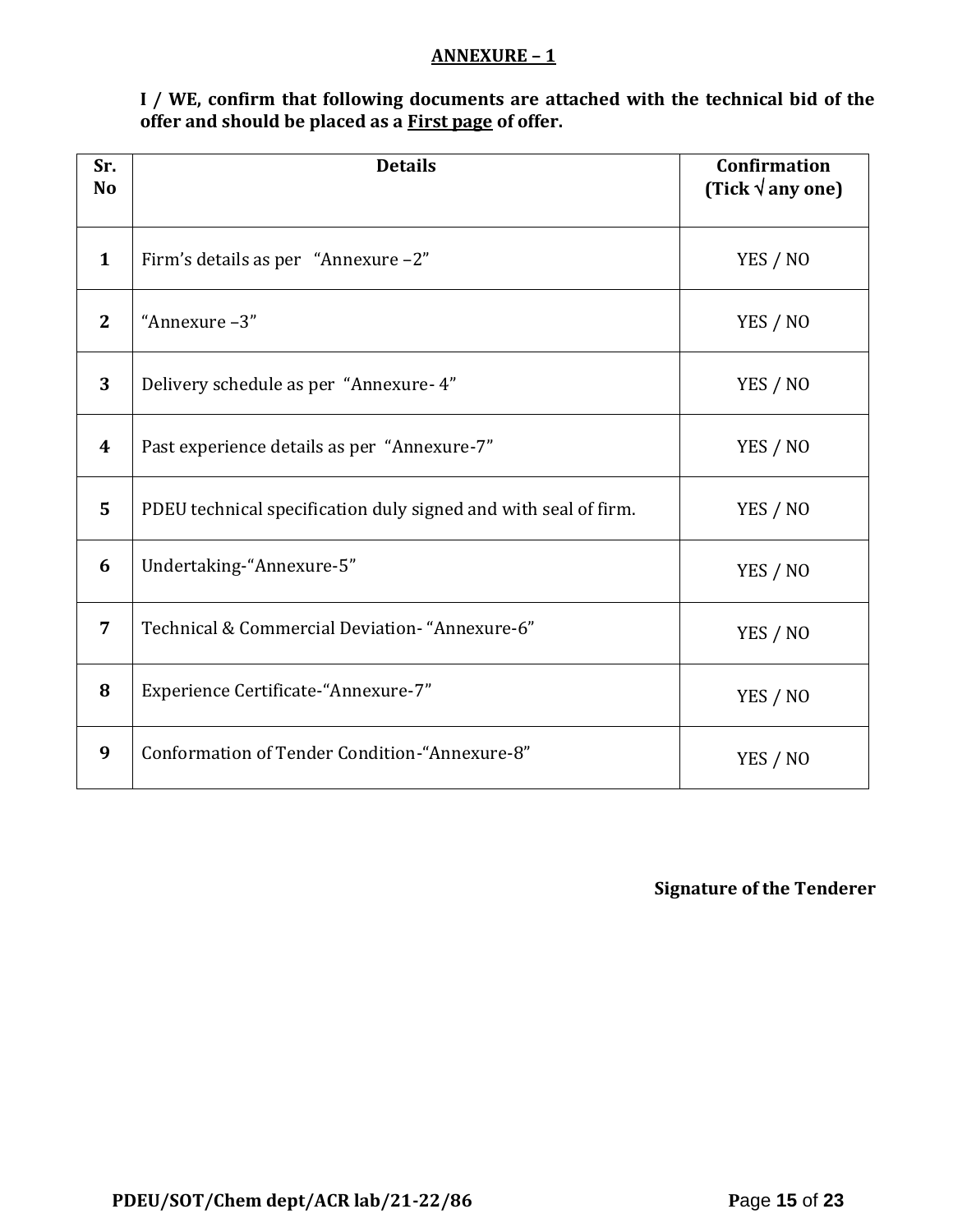#### **ANNEXURE - 2 DETAILS OF THE FIRM**

## **Tenderer shall provide all the details in this form and shall be placed as a Second Page of the bid.**

| <b>Supplier Name</b>                                                                                      |                      |                                |                      |                                  |
|-----------------------------------------------------------------------------------------------------------|----------------------|--------------------------------|----------------------|----------------------------------|
| Within Gujarat / Outside Gujarat                                                                          |                      |                                |                      |                                  |
| Pvt. Firm / Public Ltd. / State Govt. Under<br>taking / Central Govt. undertaking<br>GST No. and GST Date |                      | (Indicate the relevant status) |                      |                                  |
| CST No. and CST Date                                                                                      |                      |                                |                      |                                  |
| <b>Excise No. and Excise Date</b>                                                                         |                      |                                |                      |                                  |
| Financial Turnover for Past 3 Years (Rupees<br>in Lacs (10 <sup>5</sup> )                                 |                      | 1st Year                       | 2 <sup>nd</sup> Year | 3rd Year                         |
| Custom No. and Date (If applicable)                                                                       |                      |                                |                      |                                  |
| Address of                                                                                                | Registered<br>Office | Factory / Works                |                      | <b>Authorized Representative</b> |
| Contact person name                                                                                       |                      |                                |                      |                                  |
| Designation                                                                                               |                      |                                |                      |                                  |
| Address                                                                                                   |                      |                                |                      |                                  |
| City & Pin code                                                                                           |                      |                                |                      |                                  |
| State                                                                                                     |                      |                                |                      |                                  |
| Country                                                                                                   |                      |                                |                      |                                  |
| Phone Nos.(Off.)                                                                                          |                      |                                |                      |                                  |
| Phone Nos.(Res.)                                                                                          |                      |                                |                      |                                  |
| Fax Nos.                                                                                                  |                      |                                |                      |                                  |
| STD Code.                                                                                                 |                      |                                |                      |                                  |
| Mobile No.                                                                                                |                      |                                |                      |                                  |
| Web site address                                                                                          |                      |                                |                      |                                  |
| Email-id                                                                                                  |                      |                                |                      |                                  |
| Specimen signature                                                                                        |                      |                                |                      |                                  |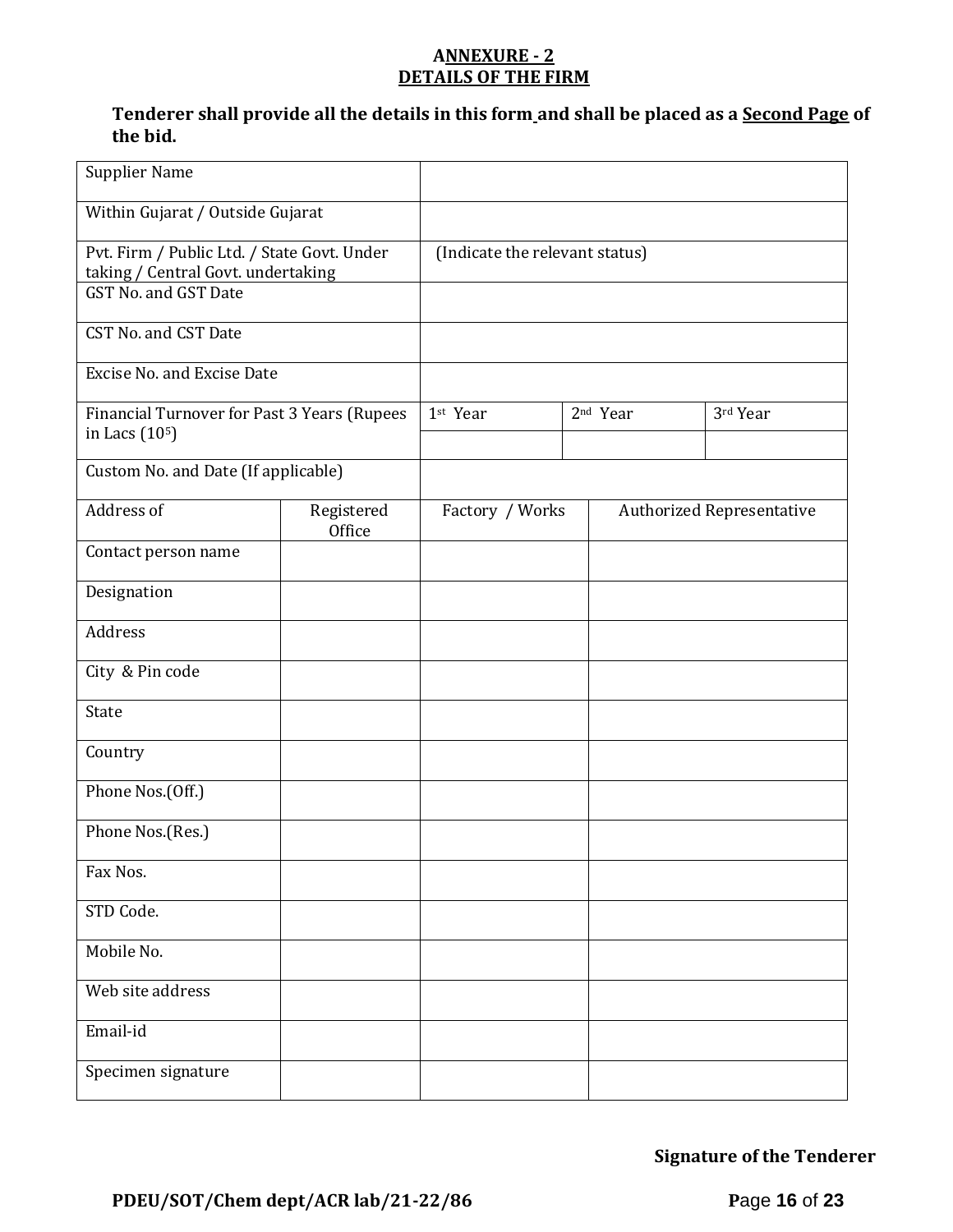## **ANNEXURE-3**

Tenderer shall fill up following details and shall be **Third page** of the Technical Bid

| $\mathbf{1}$   | PRICES: [FIRM ONLY]<br>(Please Specify YES / NO.)                                                                                    |               |
|----------------|--------------------------------------------------------------------------------------------------------------------------------------|---------------|
| 2              | <b>EXCISE DUTY: [SINGLE SLAB ONLY]</b><br>(Please Specify INCUSIVE / EXCLUSIVE /<br>EXEMPTED)                                        | $\frac{0}{0}$ |
| $\overline{3}$ | <b>GST: [IN PERCENTAGE]</b><br>(Please Specify INCUSIVE / EXCLUSIVE /<br>EXEMPTED)<br>Please quote your GST Registration No. & Date. | $\frac{0}{0}$ |
|                |                                                                                                                                      |               |
| $\overline{4}$ | <b>PENALTY TERMS AGREED:</b><br>(Please Specify YES / NO.)                                                                           |               |
| 5              | PERFORMANCE GUARANTEE TO COVER EXECUTION<br>PERIOD (SECURITY) TERMS : AGREED: (Cl.no.8)<br>(Please Specify YES / NO.)                |               |
| 6              | PERFORMANCE GUARNTEE TO COVER WARRANTY<br>PERIOD TERMS AGREED: (Wherever<br>applicable): (Please Specify YES / NO.)                  |               |
| $\overline{7}$ | VALIDITY OF THE OFFER AGREED:<br>(Please Specify YES / NO.)                                                                          |               |
| 8              | PAYMENT TERMS AGREED:<br>(Please Specify YES / NO.)                                                                                  |               |
| 9              | ITEMS OFFERED : (Yes/No)                                                                                                             |               |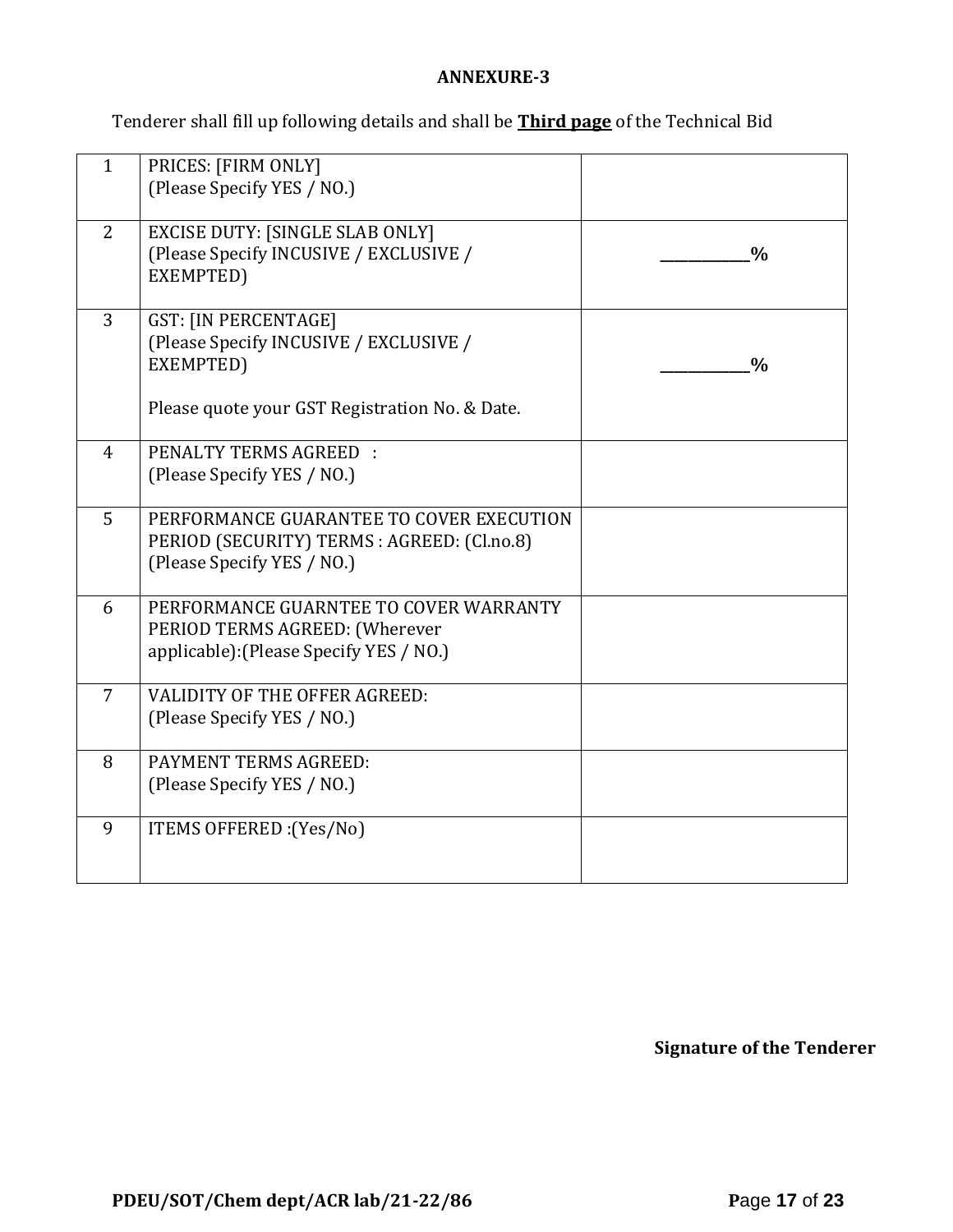## **ANNEXURE – 4**

# **Details of the Items and Qty. offered as a Fourth Page of offer.**

| Sr. | Details of the Items / Equipments | Quantity       | Status:               |  |  |  |
|-----|-----------------------------------|----------------|-----------------------|--|--|--|
| No. | <b>Offered</b>                    | <b>Offered</b> | Supplier/Manufacturer |  |  |  |
|     |                                   |                |                       |  |  |  |
|     |                                   |                |                       |  |  |  |
|     |                                   |                |                       |  |  |  |
|     |                                   |                |                       |  |  |  |
|     |                                   |                |                       |  |  |  |
|     |                                   |                |                       |  |  |  |
|     |                                   |                |                       |  |  |  |
|     |                                   |                |                       |  |  |  |
|     |                                   |                |                       |  |  |  |
|     |                                   |                |                       |  |  |  |
|     |                                   |                |                       |  |  |  |
|     |                                   |                |                       |  |  |  |
|     |                                   |                |                       |  |  |  |
|     |                                   |                |                       |  |  |  |
|     |                                   |                |                       |  |  |  |
|     |                                   |                |                       |  |  |  |
|     |                                   |                |                       |  |  |  |
|     |                                   |                |                       |  |  |  |
|     |                                   |                |                       |  |  |  |
|     |                                   |                |                       |  |  |  |
|     |                                   |                |                       |  |  |  |
|     |                                   |                |                       |  |  |  |
|     |                                   |                |                       |  |  |  |
|     |                                   |                |                       |  |  |  |
|     |                                   |                |                       |  |  |  |
|     |                                   |                |                       |  |  |  |
|     |                                   |                |                       |  |  |  |
|     |                                   |                |                       |  |  |  |
|     |                                   |                |                       |  |  |  |
|     |                                   |                |                       |  |  |  |
|     |                                   |                |                       |  |  |  |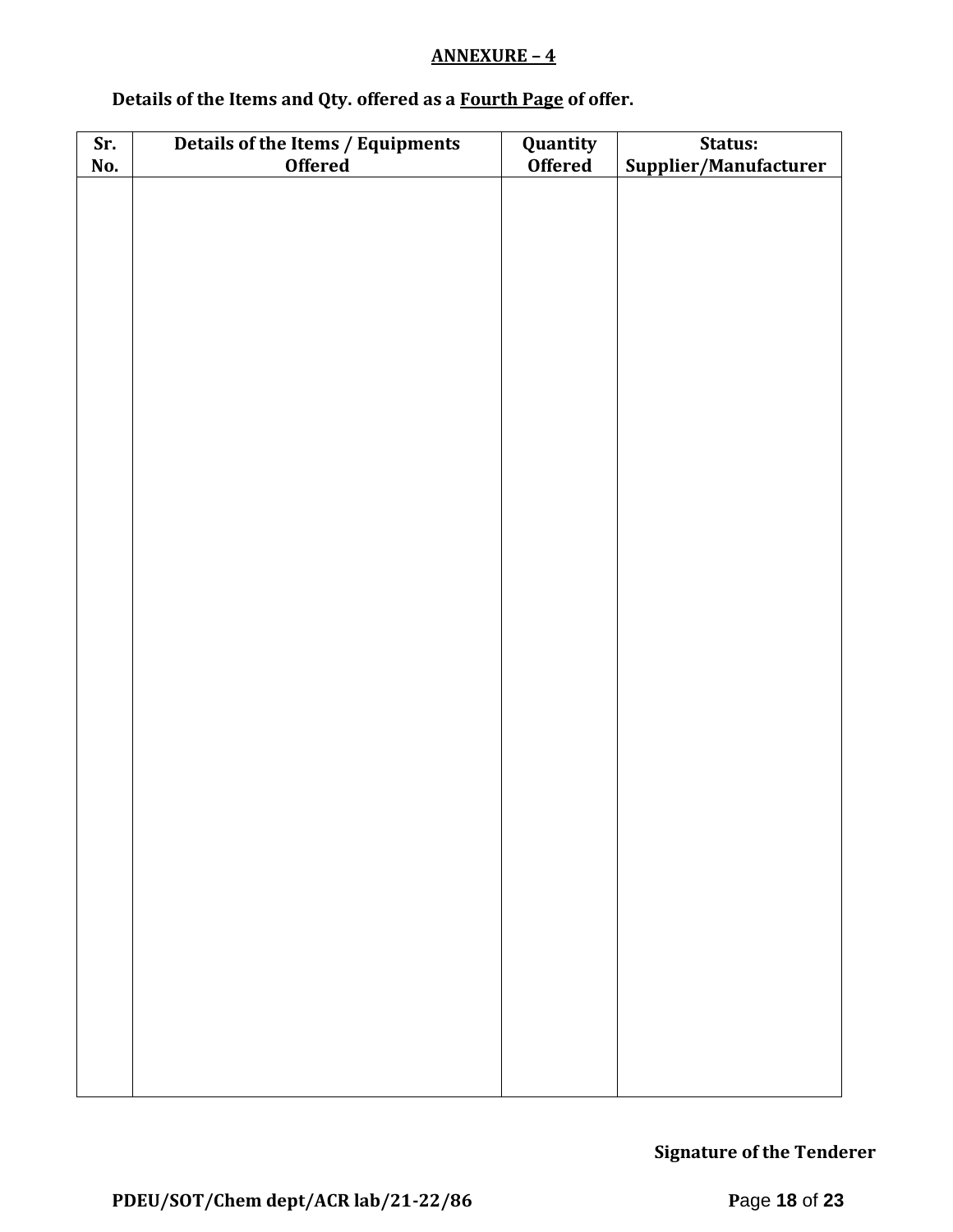#### **ANNEXURE – 5**

## **(UNDERTAKING IN REGARD TO STOP DEAL / BLACK LIST THEREOF) and should be placed as a Fifth page of offer**.

**Sub: Undertaking in regard to Stop Deal / Black List Thereof.**

**Ref: Tender No. PDEU / \_\_\_\_\_\_\_\_\_\_\_\_\_\_\_\_\_\_\_\_\_\_\_\_.** …….

All bidders will have to furnish the following undertaking duly filled in, signed and stamped for each quoted item of the tender along with the Technical Bid.

-----------------------------------------------------------------------------------------

| $I$ / We                    |                                                 |
|-----------------------------|-------------------------------------------------|
| Authorized signatory of M/S | here by certify that $M/S$                      |
|                             | is not stop deal / black listed by PDEU for the |
| tendered item.              |                                                 |

Seal of the Firm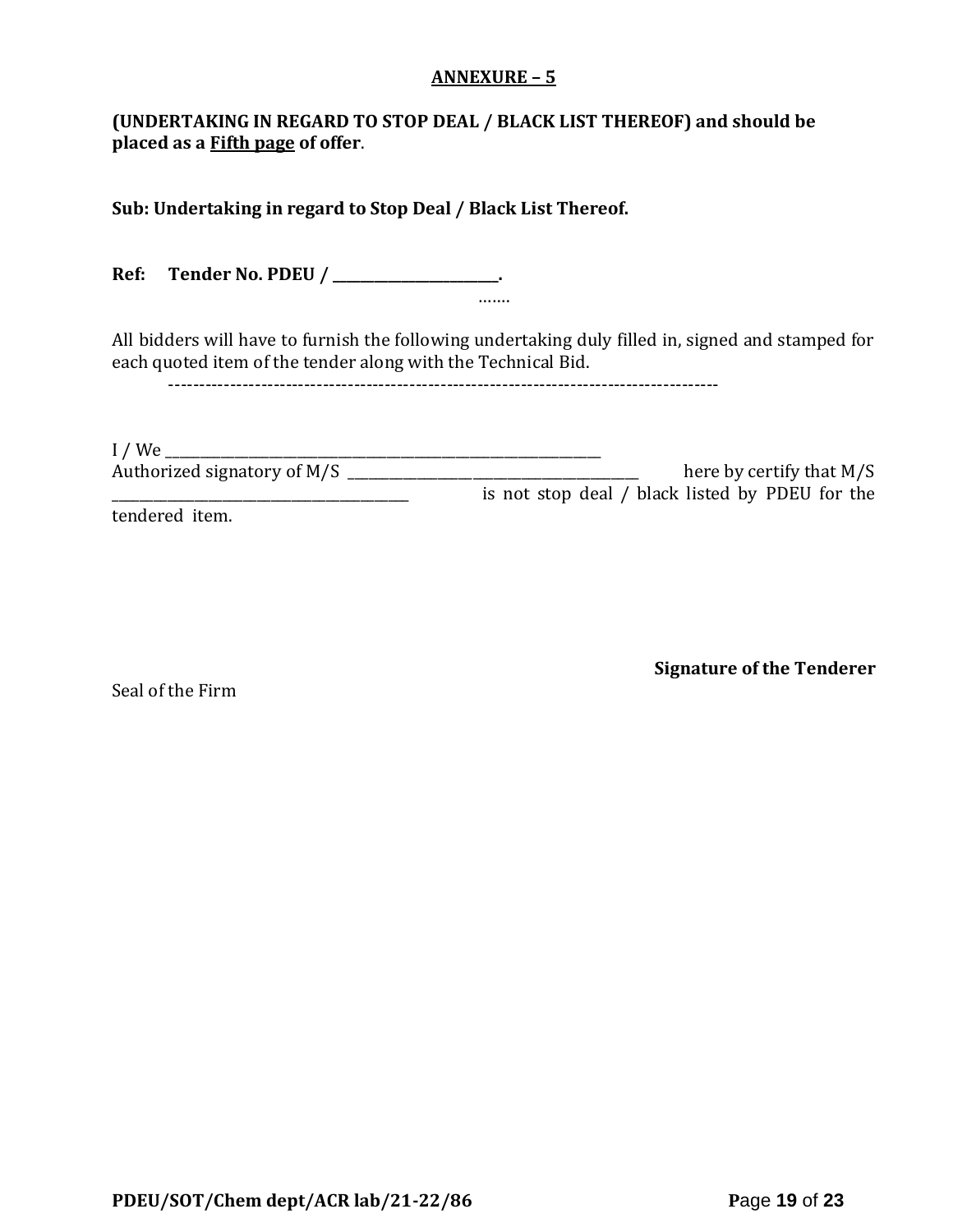#### **ANNEXURE – 6 TECHNICAL AND COMMERCIAL DEVIATIONS IF ANY TO BE FURNISHED IN THIS ANNEXURE ONLY AND TO BE SUBMITTED WITH TECHNICAL BID.**

We confirm that the product offered under this tender complies with all the Technical Specifications, except the deviations mentioned above. We also confirm that there are no commercial deviations other than mentioned above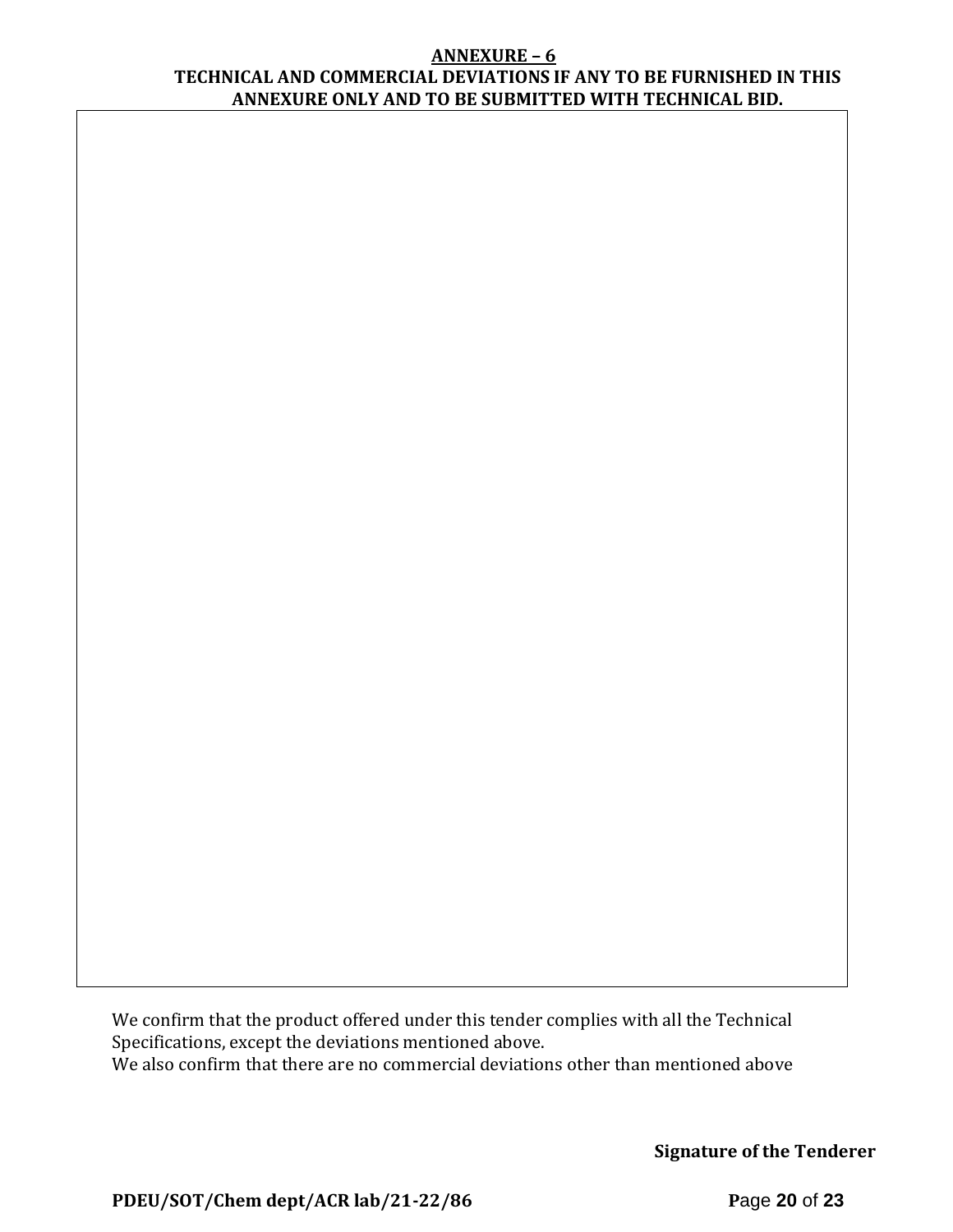#### **ANNEXURE- 7**

#### **DETAILS OF THE EXPERIENCE FOR SUPPLY OF SIMILAR TYPE OF ITEMS IN LAST THREE YEARS FROM THE DUE DATE OF TENDER:**

| Sr.<br><b>No</b> | <b>ITEMS</b><br><b>SUPPLIED TO</b> | <b>ORDER</b><br><b>REFERENCE</b><br><b>No. &amp; DATE</b> | <b>ITEMS</b> | Qty. | <b>ORDER</b><br><b>FULLY</b><br><b>EXECUTED.</b><br>YES/NO | <b>STATUS, IF</b><br><b>ORDER UNDER</b><br><b>EXECUTION</b> | <b>REMARKS</b> |
|------------------|------------------------------------|-----------------------------------------------------------|--------------|------|------------------------------------------------------------|-------------------------------------------------------------|----------------|
| 1)               |                                    |                                                           |              |      |                                                            |                                                             |                |
| 2)               |                                    |                                                           |              |      |                                                            |                                                             |                |
| 3)               |                                    |                                                           |              |      |                                                            |                                                             |                |
| 4)               |                                    |                                                           |              |      |                                                            |                                                             |                |
| 5)               |                                    |                                                           |              |      |                                                            |                                                             |                |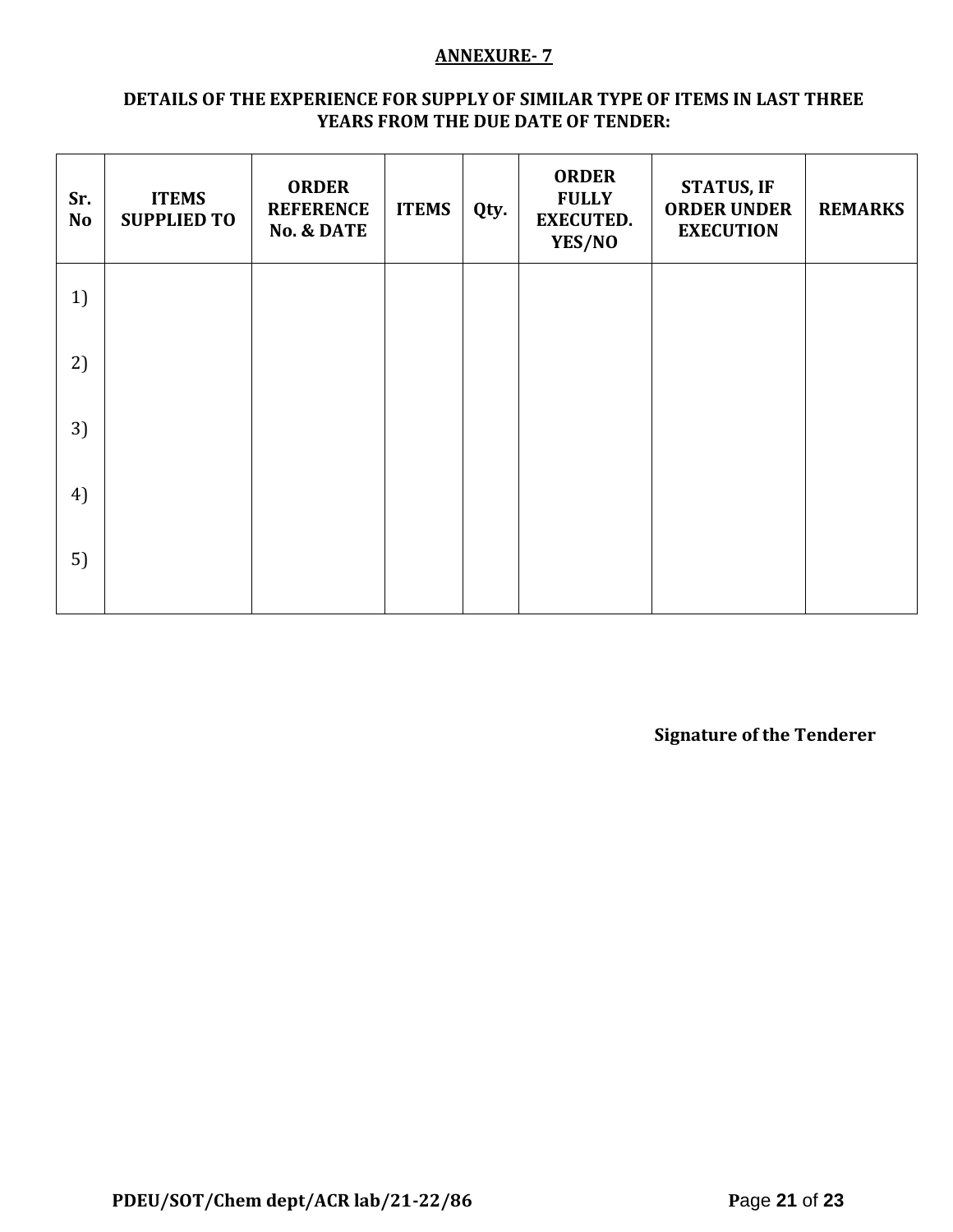## **ANNEXURE – 8**

Subject: Supply of \_\_\_\_\_\_\_\_\_\_\_\_\_\_\_\_\_\_\_\_\_\_\_\_\_\_\_\_\_\_\_\_\_\_\_\_\_\_

Reference: Tender enquiry No. PDEU/ / Due on date: / / 200.

In connection with the above subject and reference I/ We confirm the following:

- 1. I / We, the undersigned have read and examined the Tender Specifications and commercial terms and conditions of tender under reference.
- 2. I / We, declare that our Technical Bid is strictly in line with the Tender specifications (except the deviations shown in Annexure No.7.
- 3. Further, I / We also agree that additional conditions / deviations, if any, found in the Commercial terms & conditions (except mentioned in the Annexure-7), our offer shall be outrightly rejected without assigning any reason thereof.

Seal of the Firm **Signature of the Authorised Representatives of the firm**

Date:

Name:

Status:

Name of the Tendering Firm / Agency: